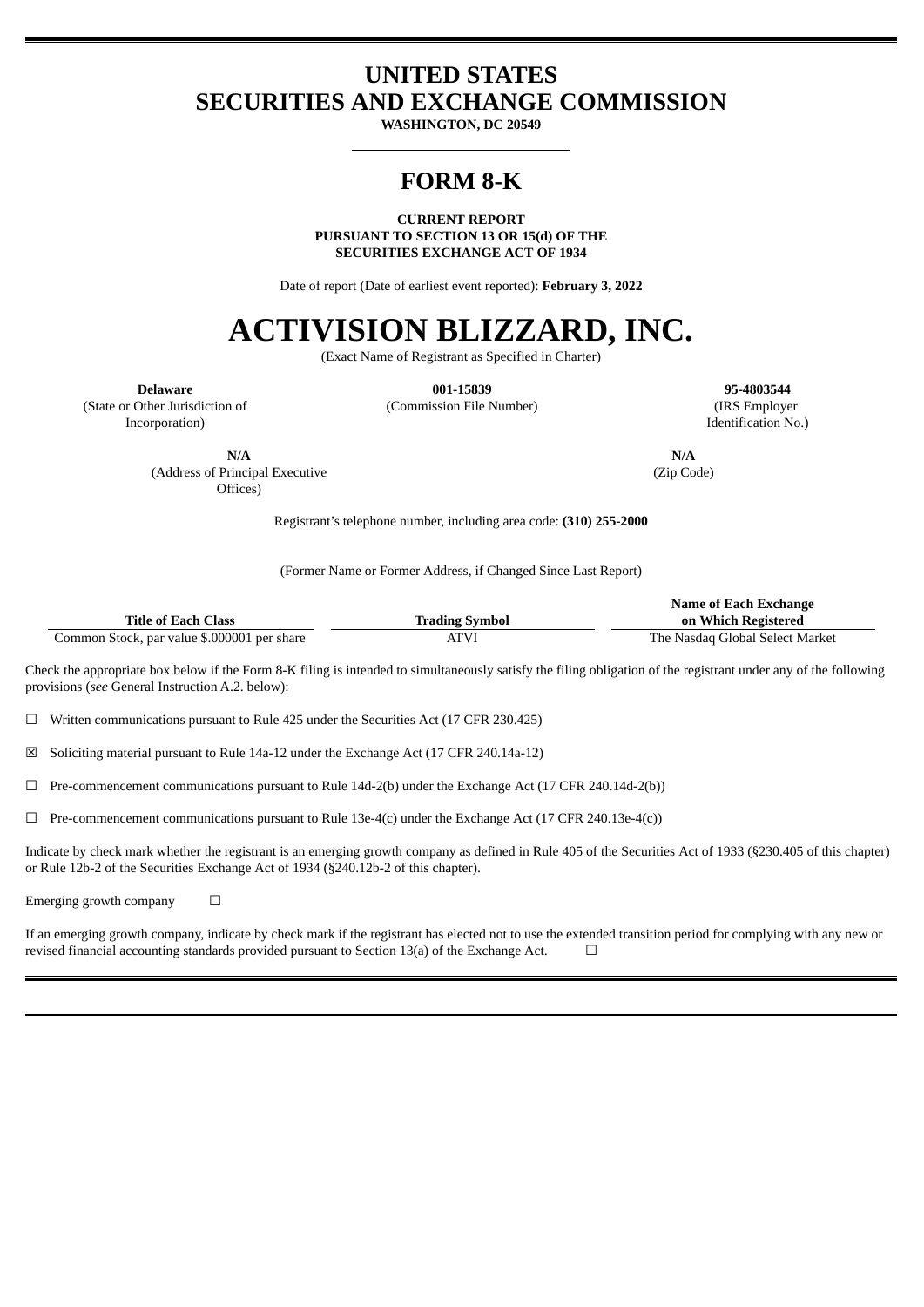Certain Information Not Filed. The information in Item 2.02 of this Form 8-K and Exhibit 99.1 attached to this Form 8-K shall not be deemed "filed" for purposes of Section 18 of the Securities Exchange Act of 1934, nor shall such Item 2.02 or such Exhibit 99.1 or any of the information contained therein be deemed incorporated by reference in any filing under the Securities Exchange Act of 1934 or the Securities Act of 1933, except as shall be expressly set forth *by specific reference in such filing.*

# **Item 2.02. Results of Operations and Financial Condition.**

On February 3, 2022, Activision Blizzard, Inc. (the "Company") issued a press release announcing results for the Company for the fiscal quarter and year ended December 31, 2021. A copy of the press release is attached hereto as Exhibit 99.1.

# **Item 8.01. Other Events.**

On February 3, 2022, the Company's Board of Directors declared a cash dividend of \$0.47 per share of the Company's outstanding common stock, payable on May 6, 2022, to shareholders of record at the close of business on April 15, 2022.

#### **Item 9.01. Financial Statements and Exhibits.**

(d) Exhibits

- [99.1](#page-3-0) Press Release dated February 3, 2022 [\(furnished](#page-3-0) not filed)
- 104 Cover Page Interactive Data File (embedded within the Inline XBRL document)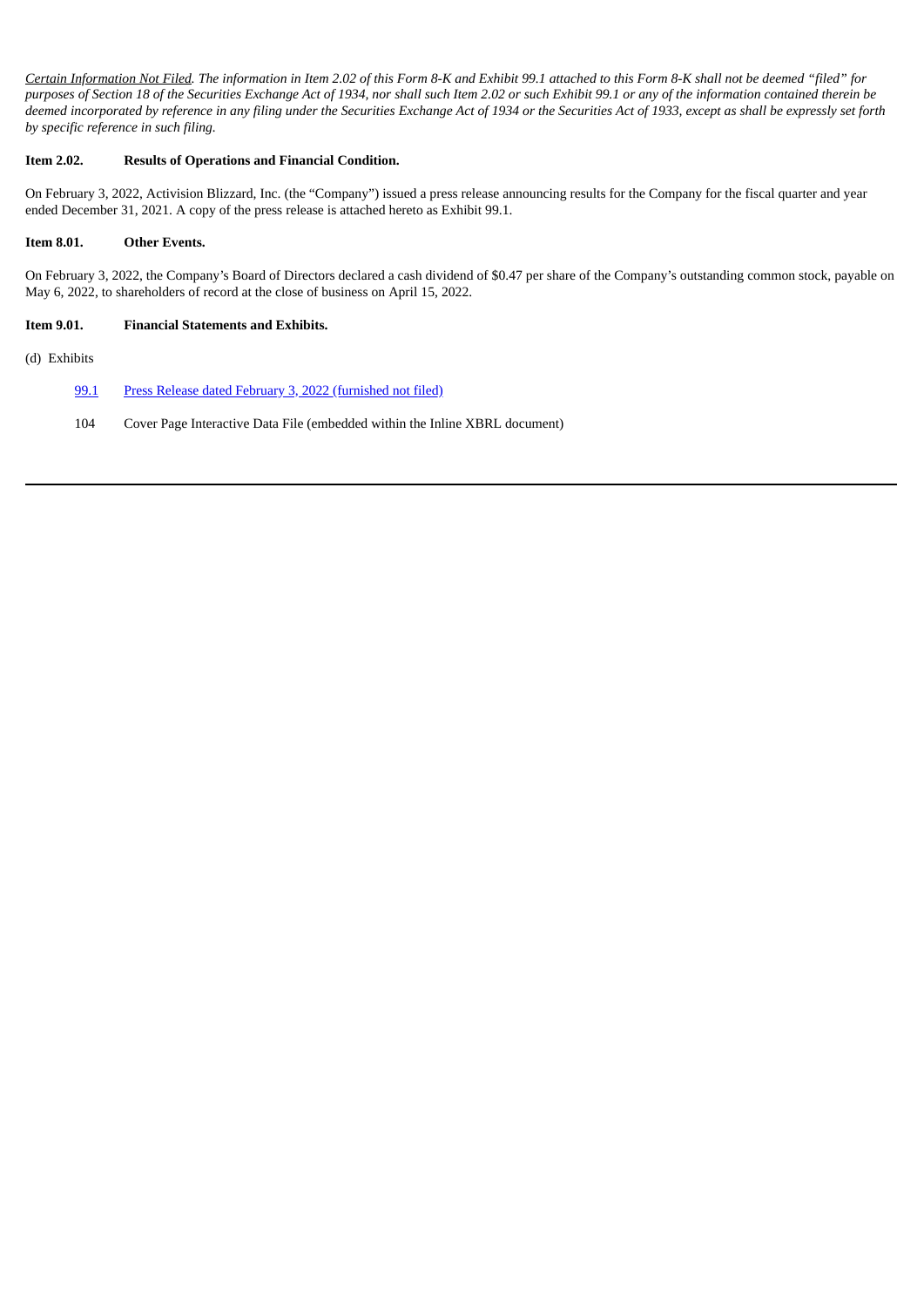# **SIGNATURE**

Pursuant to the requirements of the Securities Exchange Act of 1934, the registrant has duly caused this report to be signed on its behalf by the undersigned hereunto duly authorized.

Date: February 3, 2022

ACTIVISION BLIZZARD, INC.

By: /s/ Armin Zerza

Armin Zerza Chief Financial Officer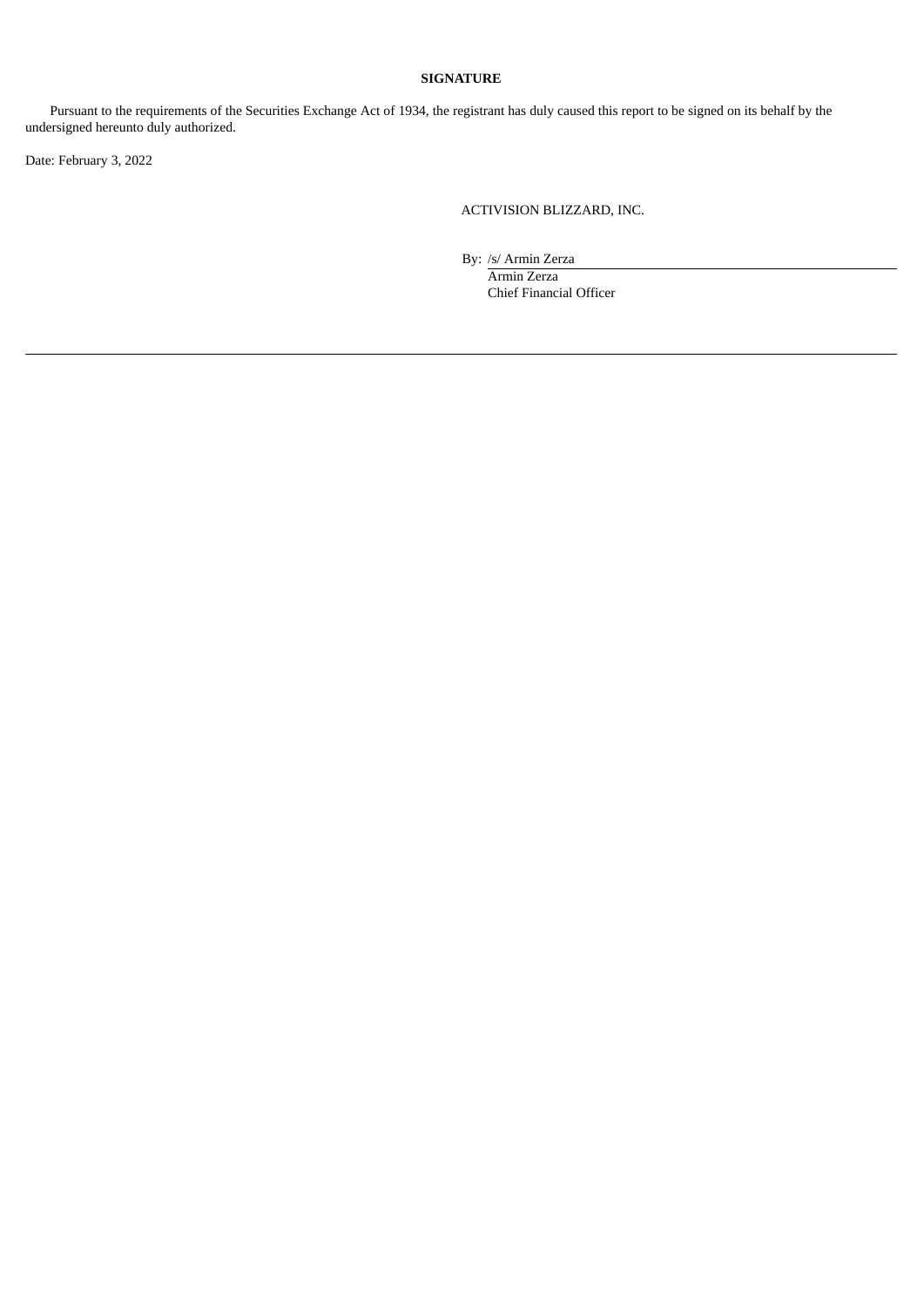#### **ACTIVISION BLIZZARD ANNOUNCES FOURTH-QUARTER AND 2021 FINANCIAL RESULTS**

<span id="page-3-0"></span>Santa Monica, CA – February 3, 2022 – Activision Blizzard, Inc. (Nasdaq: ATVI) today announced fourth-quarter and 2021 results.

"I'm so incredibly proud of our teams for their commitment and passion as we continued to engage the world through epic entertainment in 2021," said Bobby Kotick, CEO of Activision Blizzard. "As we look to the future, with Microsoft's scale and resources, we will be better equipped to grow existing franchises, launch new potential franchises and unlock the rich library of games we have assembled over 40 years. Our 370 million players around the world and workplace excellence remain our focus. For investors, our recently announced transaction is the culmination of three decades of providing superior shareholder returns."

# **Financial Metrics**

|                                       |    |       |          | Ο4       |      |       |      | СY          |      |       |
|---------------------------------------|----|-------|----------|----------|------|-------|------|-------------|------|-------|
|                                       |    |       |          | Prior    |      |       |      |             |      |       |
| (in millions, except EPS)             |    | 2021  |          | Outlook* |      | 2020  |      | 2021        |      | 2020  |
| <b>GAAP Net Revenues</b>              | D  | 2.163 |          | 2,020    |      | 2,413 |      | 8,803       |      | 8,086 |
| Impact of GAAP deferrals <sup>A</sup> | \$ | 324   | - \$     | 763      | - S  | 638   | .8   | $(449)$ \$  |      | 333   |
|                                       |    |       |          |          |      |       |      |             |      |       |
| <b>GAAP EPS</b>                       | \$ | 0.72  | - \$     | 0.54     | - S  | 0.65  | -SS  | 3.44        | - \$ | 2.82  |
| <b>Non-GAAP EPS</b>                   | \$ | 1.01  | <b>S</b> | 0.62     | - \$ | 0.76  | - \$ | 4.08        | - \$ | 3.21  |
| Impact of GAAP deferrals <sup>A</sup> |    | 0.24  | - \$     | 0.67     | S    | 0.45  |      | $(0.36)$ \$ |      | 0.26  |

\* Prior outlook was provided by the company on November 2, 2021 in its earnings release.

Please refer to the tables at the back of this earnings release for a reconciliation of the company's GAAP and non-GAAP results.

For the year ended December 31, 2021, Activision Blizzard's net revenues presented in accordance with GAAP were \$8.80 billion, as compared with \$8.09 billion for 2020. GAAP net revenues from digital channels were \$7.66 billion. GAAP operating margin was 37%. GAAP earnings per diluted share was \$3.44, as compared with \$2.82 for 2020. On a non-GAAP basis, Activision Blizzard's operating margin was 44% and earnings per diluted share was \$4.08, as compared with \$3.21 for 2020.

For the quarter ended December 31, 2021, Activision Blizzard's net revenues presented in accordance with GAAP were \$2.16 billion, as compared with \$2.41 billion for the fourth quarter of 2020. GAAP net revenues from digital channels were \$1.78 billion. GAAP operating margin was 32%. GAAP earnings per diluted share was \$0.72, as compared with \$0.65 for the fourth quarter of 2020. On a non-GAAP basis, Activision Blizzard's operating margin was 45% and earnings per diluted share was \$1.01, as compared with \$0.76 for the fourth quarter of 2020.

Activision Blizzard generated \$2.41 billion in operating cash flow for the year ended December 31, 2021, as compared with \$2.25 billion for 2020. For the quarter, operating cash flow was \$661 million, as compared with \$1.14 billion for the fourth quarter of 2020.

Please refer to the tables at the back of this press release for a reconciliation of the company's GAAP and non-GAAP results.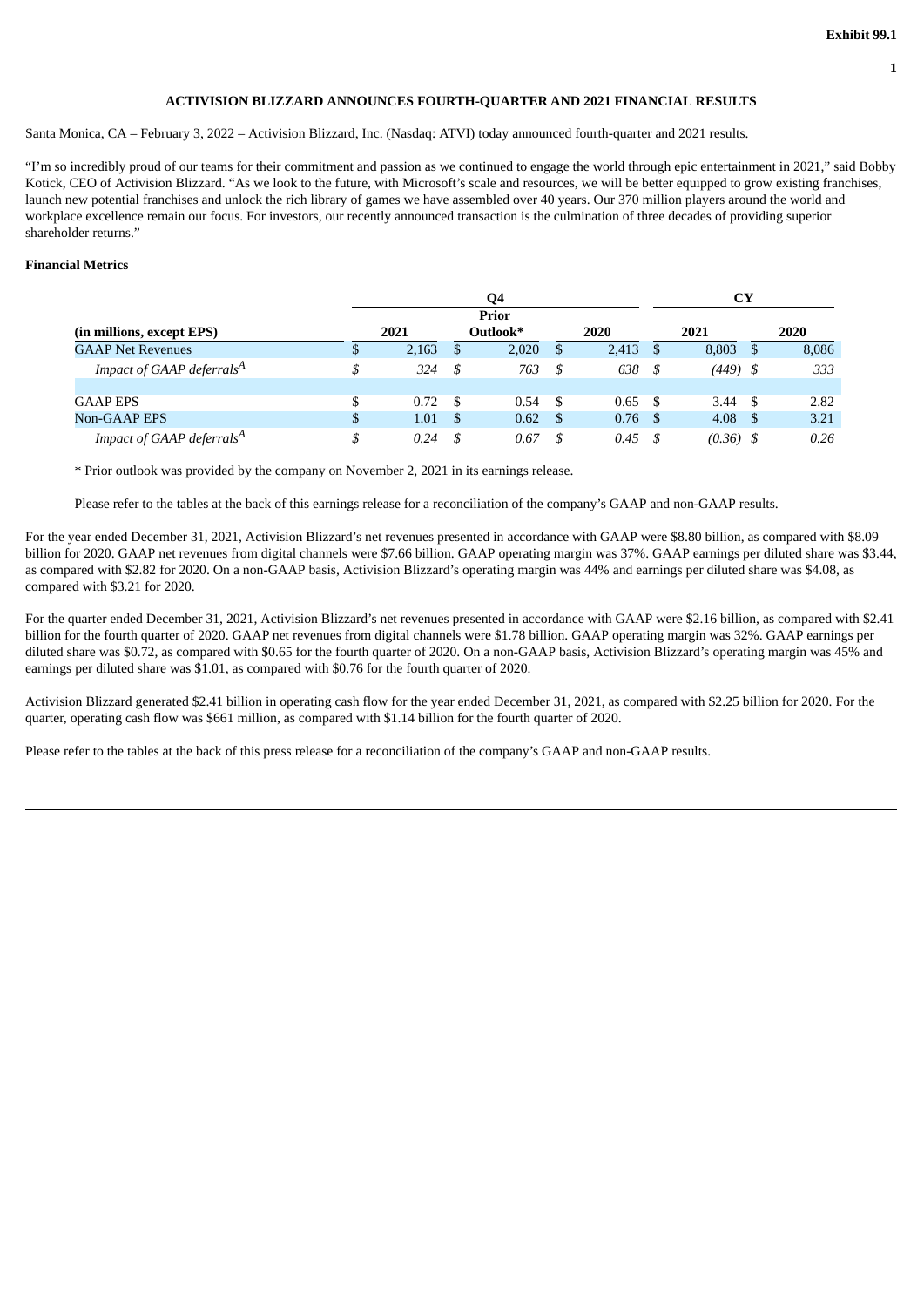# **Operating Metrics**

For the year ended December 31, 2021, Activision Blizzard's net bookings<sup>B</sup> were \$8.35 billion, as compared with \$8.42 billion for 2020. In-game net bookings<sup>C</sup> were \$5.10 billion, as compared with \$4.85 billion for 2020.

For the quarter ended December 31, 2021, Activision Blizzard's net bookings<sup>B</sup> were \$2.49 billion, as compared with \$3.05 billion for the fourth quarter of 2020. In-game net bookings<sup>C</sup> were \$1.24 billion, as compared with \$1.32 billion for the fourth quarter of 2020.

For the quarter ended December 31, 2021, overall Activision Blizzard Monthly Active Users (MAUs)<sup>D</sup> were 371 million.

#### **Microsoft transaction**

As announced on January 18, 2022, Microsoft plans to acquire Activision Blizzard for \$95.00 per share, in an all-cash transaction valued at \$68.7 billion, inclusive of Activision Blizzard's net cash. The transaction is subject to customary closing conditions and completion of regulatory review and Activision Blizzard's stockholder approval. The transaction, which is expected to close in Microsoft's fiscal year ending June 30 2023, has been approved by the boards of directors of both Activision Blizzard and Microsoft.

### **Conference Call and Earnings Presentation**

In light of the pending transaction with Microsoft, and as is customary during the pendency of an acquisition, Activision Blizzard will not be hosting a conference call, issuing an earnings presentation, or providing financial guidance in conjunction with its fourth quarter 2021 earnings release. For further detail and discussion of our financial performance please refer to our upcoming Annual Report on Form 10-K for the year ended December 31, 2021.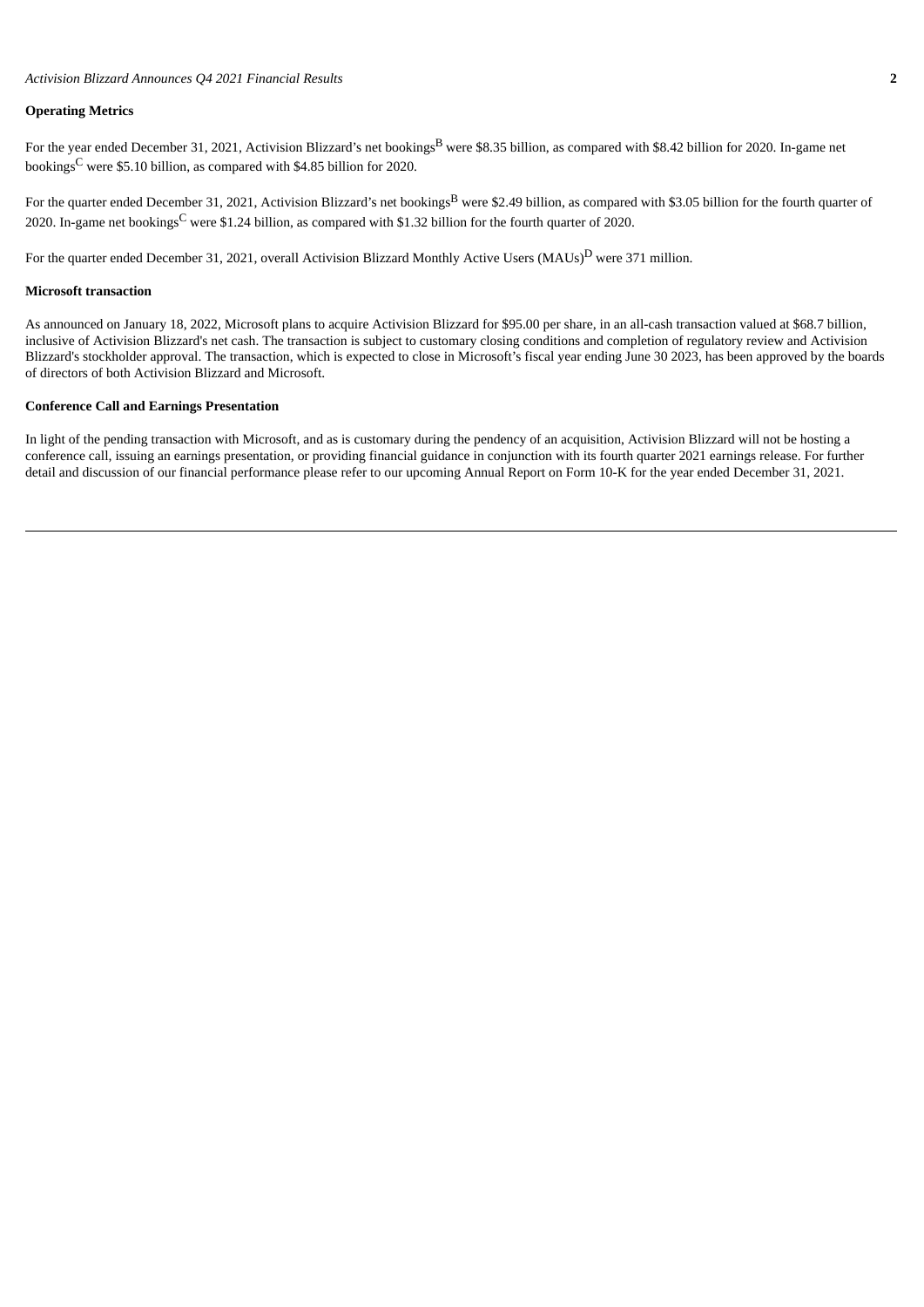# **Selected Business Highlights**

Activision Blizzard delivered record full-year GAAP results in 2021, growing GAAP revenue 9% year-over-year, GAAP operating profit 19% year-over-year and GAAP EPS 22% year-over-year, building on very strong results in the prior year. Net bookings were broadly consistent year-over-year, again following very strong growth in 2020.

While fourth quarter 2021 GAAP revenue was ahead of our guidance provided on November 2, 2021, fourth quarter net bookings were below our prior outlook, primarily due to lower than expected performance in the Activision segment, which offset record performance at King. Activision Blizzard's mobile net bookings grew 18% year-over-year and represented 33% of total net bookings in the fourth quarter.

Fourth quarter GAAP EPS was ahead of our prior outlook. Non-GAAP EPS reflected a \$0.16 benefit from the implementation of changes to our compensation plans, primarily to enhance equity ownership for employees and bring our employee equity compensation more in line with current industry practice.

Growing our developer base remains a strategic priority for the company. We continued to increase our developer headcount in the fourth quarter and added hundreds of talented professionals in 2021. Our teams are executing against an exciting pipeline of content planned for 2022. Activision expects to drive renewed expansion in the **Call of Duty®** franchise later in the year with groundbreaking all-new experiences. **Blizzard** is planning substantial new content for key franchises, and **King** expects to build on its momentum with further innovative live operations across its portfolio.

Activision Blizzard is committed to ensuring an inclusive and safe working environment for its employees, and in the fourth quarter continued to implement previously announced initiatives to strengthen its practices and policies. The company also announced the conversion of nearly 500 temporary workers to fulltime employees at Activision Publishing studios, along with securing increased wages and expanded paid time off benefits for a large portion of temporary workers.

#### *Activision*

- · **Call of Duty** net bookings on console and PC declined year-over-year in the fourth quarter, reflecting lower premium sales for **Call of Duty: Vanguard** versus the year ago title and lower engagement in **Call of Duty: Warzone™**. Fourth quarter in-game player investment on console and PC remained well above the level seen prior to the March 2020 launch of **Warzone**.
- · Development on this year's **premium** and **Warzone** experiences is being led by Activision's renowned Infinity Ward studio. The team is working on the most ambitious plan in franchise history, with industry-leading innovation and a broadly appealing franchise setting.
- · **Call of Duty Mobile** net bookings grew year-over-year in the fourth quarter, driven by continued contribution from the game in China. For the full year, **Call of Duty Mobile** net bookings grew strongly, with 2021 worldwide consumer spending on the title exceeding \$1 billion.
- · Studio expansion has continued to add development resources worldwide as plans continue for ongoing live operations and new, unannounced titles in the **Call of Duty** universe.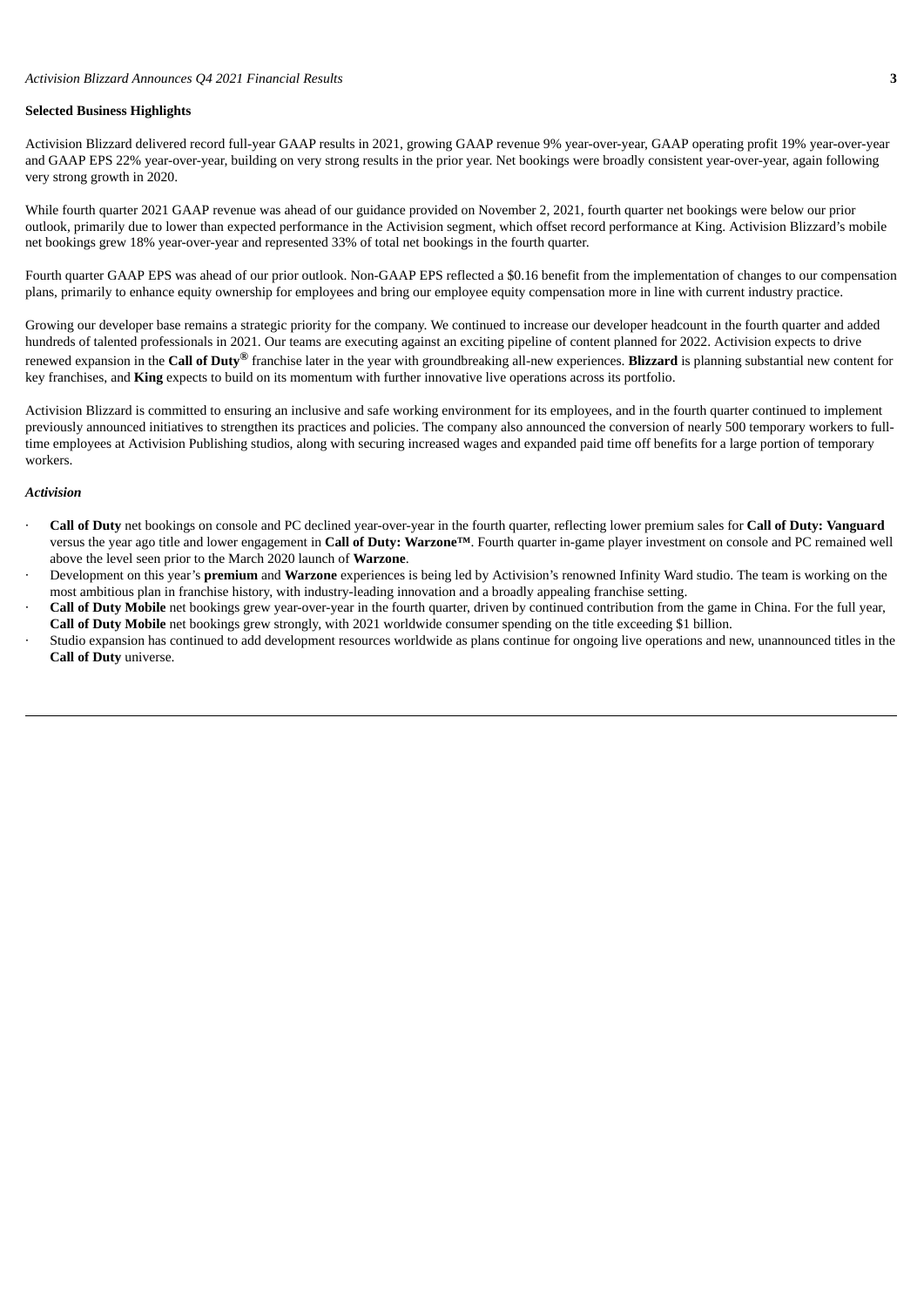# *Blizzard*

- · Within the **Warcraft** franchise, fourth quarter **World of WarcraftTM** reach and engagement continued to benefit from the combination of the Modern game and Classic under a single subscription. In 2021, **World of Warcraft** delivered its strongest engagement and net bookings outside of a Modern expansion year in a decade. **Hearthstone**® fourth quarter net bookings grew year-over-year, driven by a steady cadence of new content.
- · Blizzard is planning substantial new content for the **Warcraft** franchise in 2022, including new experiences in **World of Warcraft** and **Hearthstone**, and getting all-new mobile **Warcraft** content into players' hands for the first time.
- · In the **Diablo** franchise**, Diablo II: Resurrected TM** sold through more units from its September release until the year end than any other Activision Blizzard remaster over an equivalent period. On mobile, **Diablo Immortal**TM concluded its public testing with positive feedback.
- · Blizzard is making strong progress on its pipeline, including new experiences in **Warcraft**, ongoing development in **Diablo** and **Overwatch**, and an exciting **new IP**.

#### *King*

- · King's in-game net bookings grew 14% year-over-year to a new record in the fourth quarter, driven by 20% year-over-year growth for **Candy Crush TM**, King's largest franchise. **Candy Crush** was the top-grossing game franchise in the U.S. app stores<sup>1</sup> for the 18<sup>th</sup> consecutive quarter.
- Hours played across the King portfolio again grew year-over-year in the fourth quarter, with players responding positively to a more frequent cadence of compelling in-game content and events for key titles. King's payer numbers grew by a double-digit percentage versus the year ago quarter.
- · King's advertising business grew rapidly in the fourth quarter to reach a new high. For 2021, advertising revenue grew over 60% year-over-year.
- · Having passed the \$1 billion annual operating income milestone in 2021, the King business is entering 2022 with strong momentum. Its teams are focused on continuing to deliver engaging features and events alongside robust live operations and disciplined user acquisition in the coming quarters.

#### *Balance Sheet and Dividend*

- · Cash and short-term investments at the end of the fourth quarter stood at \$10.6 billion, and Activision Blizzard ended the quarter with a net cash position of approximately \$7.0 billion.
- The Board of Directors declared a cash dividend of \$0.47 per common share, payable on May 6, 2022 to shareholders of record at the close of business on April 15, 2022.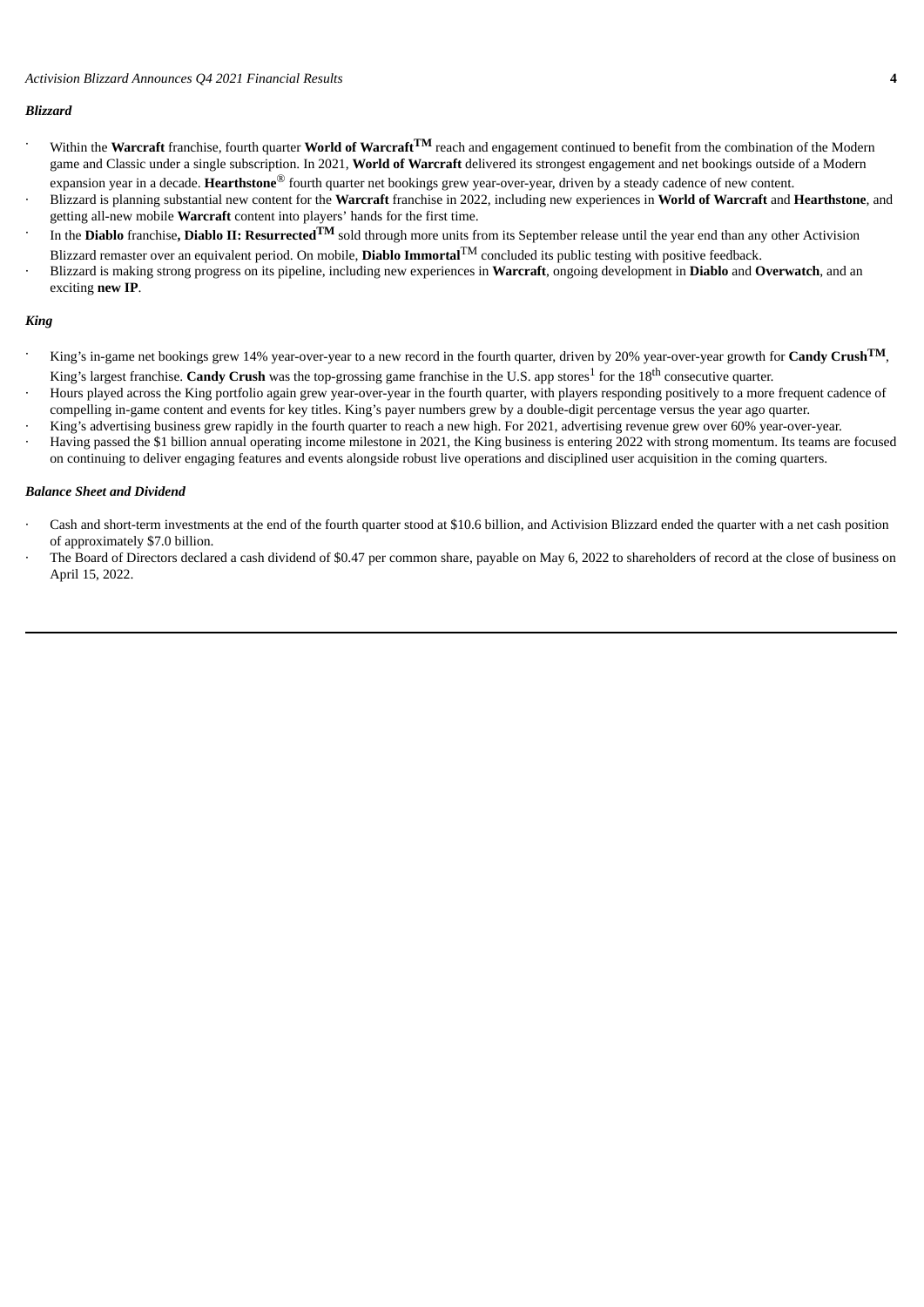## **About Activision Blizzard**

Our mission, to connect and engage the world through epic entertainment, has never been more important. Through communities rooted in our video game franchises we enable hundreds of millions of people to experience joy, thrill and achievement. We enable social connections through the lens of fun, and we foster purpose and a sense of accomplishment through healthy competition. Like sport, but with greater accessibility, our players can find purpose and meaning through competitive gaming. Video games, unlike any other social or entertainment media, have the ability to break down the barriers that can inhibit tolerance and understanding. Celebrating differences is at the core of our culture and ensures we can create games for players of diverse backgrounds in the 190 countries our games are played.

As a member of the Fortune 500 and as a component company of the S&P 500, we have an extraordinary track record of delivering superior shareholder returns for over 30 years.

Our enduring franchises are some of the world's most popular, including Call of Duty®, Crash Bandicoot™, Warcraft®, Overwatch®, Diablo®, StarCraft®, Candy Crush™, Bubble Witch™, Pet Rescue™ and Farm Heroes™. Our sustained success has enabled the company to support corporate social responsibility initiatives that are directly tied to our franchises. As an example, our Call of Duty Endowment has helped find employment for over 90,000 veterans.

Learn more information about Activision Blizzard and how we connect and engage the world through epic entertainment on the company's website, www.activisionblizzard.com.

#### <sup>1</sup> Based on App Annie Intelligence.

<sup>A</sup> Net effect of accounting treatment from revenue deferrals on certain of our online-enabled products. Since certain of our games are hosted online or include significant online functionality that represents a separate performance obligation, we defer the transaction price allocable to the online functionality from the sale of these games and then recognize the attributable revenues over the relevant estimated service periods, which are generally less than a year. The related cost of revenues is deferred and recognized as an expense as the related revenues are recognized. Impact from changes in deferrals refers to the net effect from revenue deferrals accounting treatment for the purposes of revenues, along with, for the purposes of EPS, the related cost of revenues deferrals treatment and the related tax impacts. Internally, management excludes the impact of this change in deferred revenues and related cost of revenues when evaluating the company's operating performance, when planning, forecasting and analyzing future periods, and when assessing the performance of its management team. Management believes this is appropriate because doing so enables an analysis of performance based on the timing of actual transactions with our customers. In addition, management believes excluding the change in deferred revenues and the related cost of revenues provides a much more timely indication of trends in our operating results.

B Net bookings is an operating metric that is defined as the net amount of products and services sold digitally or sold-in physically in the period, and includes license fees, merchandise, and publisher incentives, among others, and is equal to net revenues excluding the impact from deferrals.

<sup>C</sup> In-game net bookings primarily includes the net amount of downloadable content and microtransactions sold during the period, and is equal to in-game net revenues excluding the impact from deferrals.

<sup>D</sup> Monthly Active User ("MAU") Definition: We monitor MAUs as a key measure of the overall size of our user base. MAUs are the number of individuals who accessed a particular game in a given month. We calculate average MAUs in a period by adding the total number of MAUs in each of the months in a given period and dividing that total by the number of months in the period. An individual who accesses two of our games would be counted as two users. In addition, due to technical limitations, for Activision and King, an individual who accesses the same game on two platforms or devices in the relevant period would be counted as two users. For Blizzard, an individual who accesses the same game on two platforms or devices in the relevant period would generally be counted as a single user. In certain instances, we rely on third parties to publish our games. In these instances, MAU data is based on information provided to us by those third parties, or, if final data is not available, reasonable estimates of MAUs for these third-party published games.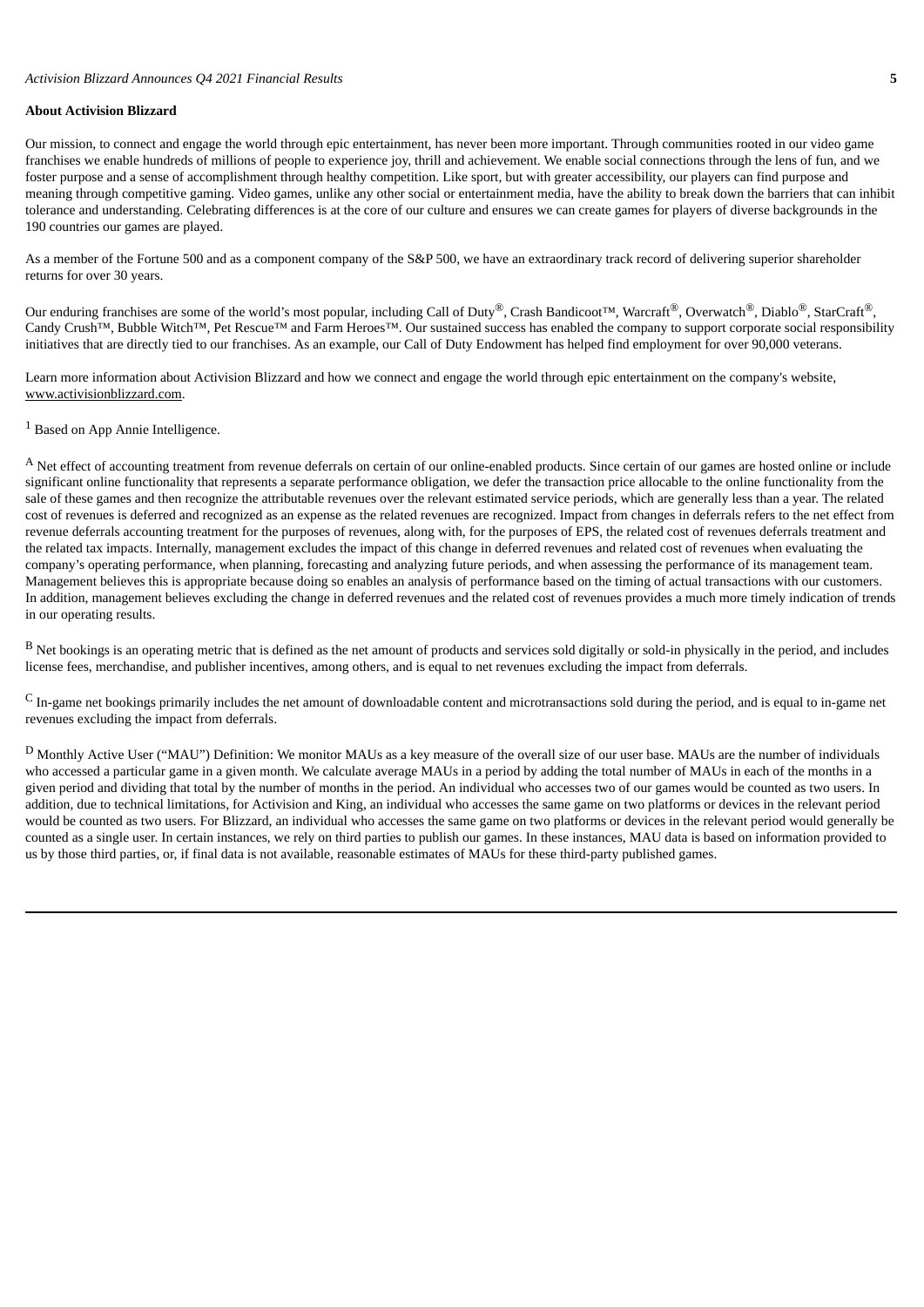**Non-GAAP Financial Measures:** As a supplement to our financial measures presented in accordance with U.S. Generally Accepted Accounting Principles ("GAAP"), Activision Blizzard presents certain non-GAAP measures of financial performance. These non-GAAP financial measures are not intended to be considered in isolation from, as a substitute for, or as more important than, the financial information prepared and presented in accordance with GAAP. In addition, these non-GAAP measures have limitations in that they do not reflect all of the items associated with the company's results of operations as determined in accordance with GAAP.

Activision Blizzard provides net income (loss), earnings (loss) per share, and operating margin data and guidance both including (in accordance with GAAP) and excluding (non-GAAP) certain items. When relevant, the company also provides constant FX information to provide a framework for assessing how our underlying businesses performed excluding the effect of foreign currency rate fluctuations. In addition, Activision Blizzard provides EBITDA (defined as GAAP net income (loss) before interest (income) expense, income taxes, depreciation, and amortization) and adjusted EBITDA (defined as non-GAAP operating margin (see non-GAAP financial measure below) before depreciation). The non-GAAP financial measures exclude the following items, as applicable in any given reporting period and our outlook:

- expenses related to share-based compensation, including liability awards accounted for under ASC 718;
- · the amortization of intangibles from purchase price accounting;
- fees and other expenses related to acquisitions, including related debt financings, and refinancing of long-term debt, including penalties and the write off of unamortized discount and deferred financing costs;
- · restructuring and related charges;
- · other non-cash charges from reclassification of certain cumulative translation adjustments into earnings as required by GAAP;
- the income tax adjustments associated with any of the above items (tax impact on non-GAAP pre-tax income is calculated under the same accounting principles applied to the GAAP pre-tax income under ASC 740, which employs an annual effective tax rate method to the results); and
- significant discrete tax-related items, including amounts related to changes in tax laws, amounts related to the potential or final resolution of tax positions, and other unusual or unique tax-related items and activities.

In the future, Activision Blizzard may also consider whether other items should also be excluded in calculating the non-GAAP financial measures used by the company. Management believes that the presentation of these non-GAAP financial measures provides investors with additional useful information to measure Activision Blizzard's financial and operating performance. In particular, the measures facilitate comparison of operating performance between periods and help investors to better understand the operating results of Activision Blizzard by excluding certain items that may not be indicative of the company's core business, operating results, or future outlook. Additionally, we consider quantitative and qualitative factors in assessing whether to adjust for the impact of items that may be significant or that could affect an understanding of our ongoing financial and business performance or trends. Internally, management uses these non-GAAP financial measures, along with others, in assessing the company's operating results, and measuring compliance with the requirements of the company's debt financing agreements, as well as in planning and forecasting.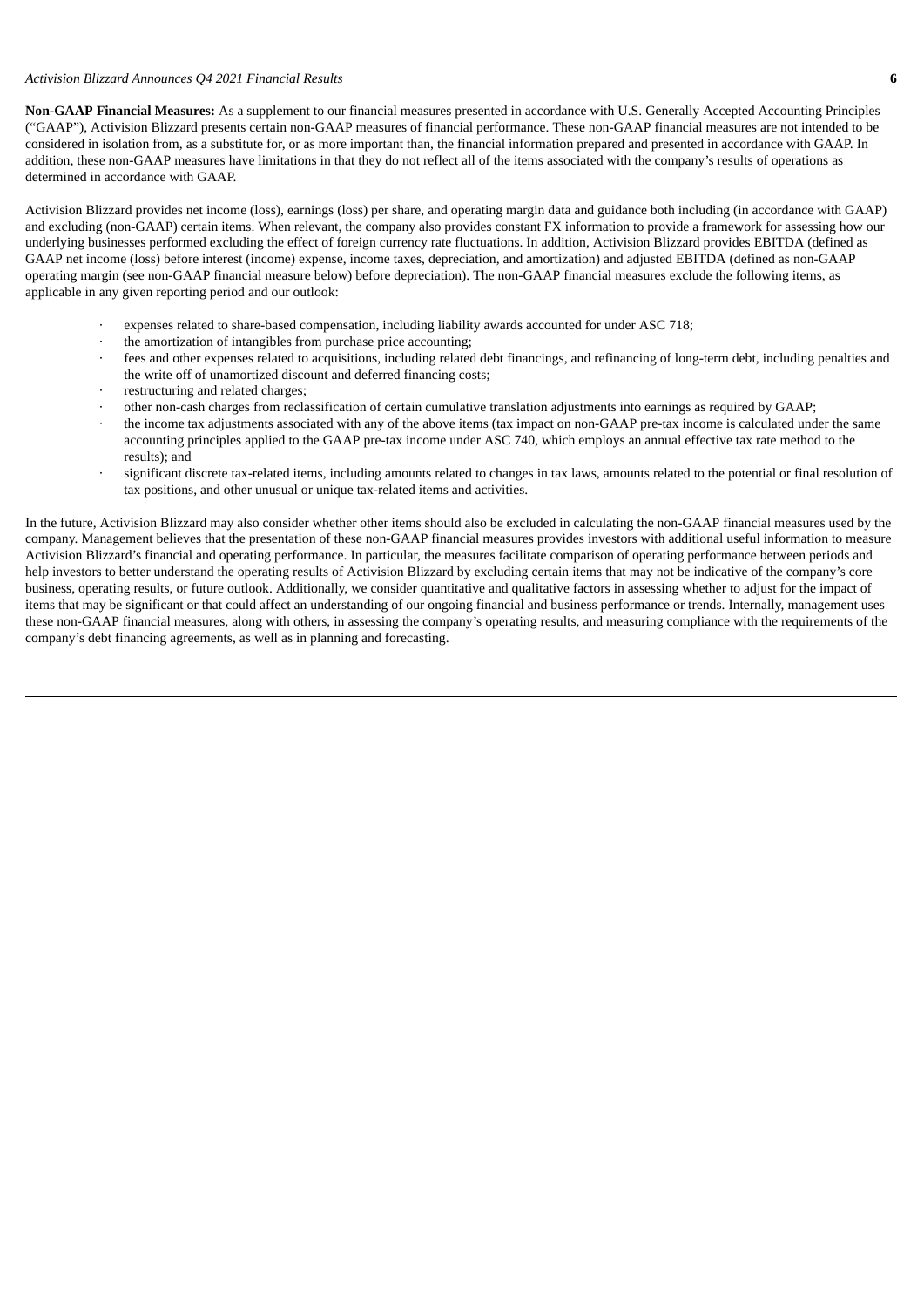Activision Blizzard's non-GAAP financial measures are not based on a comprehensive set of accounting rules or principles, and the terms non-GAAP net income, non-GAAP earnings per share, non-GAAP operating margin, and non-GAAP or adjusted EBITDA do not have a standardized meaning. Therefore, other companies may use the same or similarly named measures, but exclude different items, which may not provide investors a comparable view of Activision Blizzard's performance in relation to other companies.

Management compensates for the limitations resulting from the exclusion of these items by considering the impact of the items separately and by considering Activision Blizzard's GAAP, as well as non-GAAP, results and outlook, and by presenting the most comparable GAAP measures directly ahead of non-GAAP measures, and by providing a reconciliation that indicates and describes the adjustments made.

**Cautionary Note Regarding Forward-looking Statements:** The statements contained herein that are not historical facts are forward-looking statements including, but not limited to statements about: (1) projections of revenues, expenses, income or loss, earnings or loss per share, cash flow, or other financial items; (2) statements of our plans and objectives, including those related to releases of products or services, restructuring activities, and employee retention and recruitment; (3) statements of future financial or operating performance, including the impact of tax items thereon; (4) statements regarding the proposed transaction between Activision Blizzard and Microsoft (the "proposed transaction"), including any statements regarding the expected timetable for completing the proposed transaction, the ability to complete the proposed transaction and the expected benefits of the proposed transaction; and (5) statements of assumptions underlying such statements. Activision Blizzard, Inc. generally uses words such as "outlook," "forecast," "will," "could," "should," "would," "to be," "plan," "aims," "believes," "may," "might," "expects," "intends," "seeks," "anticipates," "estimate," "future," "positioned," "potential," "project," "remain," "scheduled," "set to," "subject to," "upcoming," and the negative version of these words and other similar words and expressions to help identify forward-looking statements. Forward-looking statements are subject to business and economic risks, reflect management's current expectations, estimates, and projections about our business, and are inherently uncertain and difficult to predict.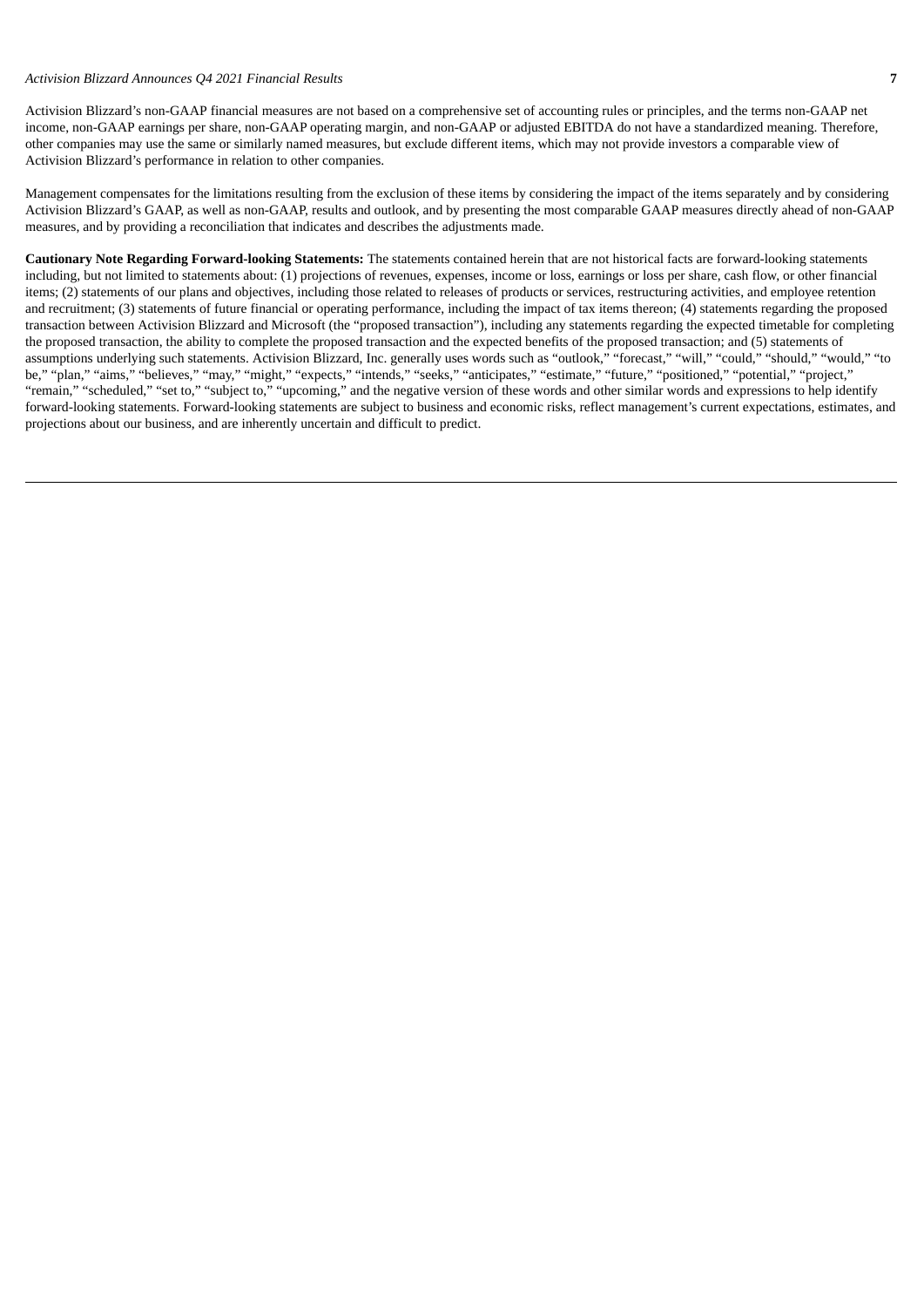We caution that a number of important factors, many of which are beyond our control, could cause our actual future results and other future circumstances to differ materially from those expressed in any forward-looking statements. Such factors include, but are not limited to: the risk that the proposed transaction may not be completed in a timely manner or at all, which may adversely affect our business and the price of our common stock; the failure to satisfy the conditions to the consummation of the transaction, including the adoption of the merger agreement by our stockholders and the receipt of certain governmental and regulatory approvals; the occurrence of any event, change or other circumstance that could give rise to the termination of the merger agreement; the effect of the announcement or pendency of the transaction on our business relationships, operating results, and business generally; risks that the proposed transaction disrupts our current plans and operations and potential difficulties in employee retention as a result of the transaction; risks related to diverting management's attention from ongoing business operations; the outcome of any legal proceedings that may be instituted against us related to the merger agreement or the transaction; restrictions during the pendency of the proposed transaction that may impact our ability to pursue certain business opportunities or strategic transactions; the potential for receipt of alternative acquisition proposals from potential acquirors; the ongoing global impact of a novel strain of coronavirus which emerged in December 2019 ("COVID-19") (including, without limitation, the potential for significant short- and long-term global unemployment and economic weakness and a resulting impact on global discretionary spending; potential strain on the retailers, distributors, and manufacturers who sell our physical products to customers and the platform providers on whose networks and consoles certain of our games are available; effects on our ability to release our content in a timely manner; effects on the operations of our professional esports leagues; the impact of large-scale intervention by the Federal Reserve and other central banks around the world, including the impact on interest rates; increased demand for our games due to stay-at-home orders and curtailment of other forms of entertainment, which may not be sustained and is likely to fluctuate as stay-at-home orders are reduced, lifted and/or reinstated; macroeconomic impacts arising from the long duration of the COVID-19 pandemic, including labor shortages and supply chain disruptions; and volatility in foreign exchange rates); our ability to consistently deliver popular, high-quality titles in a timely manner, which has been made more difficult as a result of the COVID-19 pandemic; competition; concentration of revenue among a small number of franchises; our ability to satisfy the expectations of consumers with respect to our brands, games, services, and/or business practices; our ability to attract, retain, and motivate skilled personnel; rapid changes in technology and industry standards; increasing importance of revenues derived from digital distribution channels; risks associated with the retail sales business model; the continued growth in the scope and complexity of our business; substantial influence of third-party platform providers over our products and costs; success and availability of video game consoles manufactured by third parties, including our ability to predict the consoles that will be most successful in the marketplace and develop commercially-successful products for those consoles; risks associated with the free-to-play business model, including our dependence on a relatively small number of consumers for a significant portion of revenues and profits from any given game; our ability to realize the expected benefits of, and effectively implement and manage, our restructuring actions; difficulties in integrating acquired businesses or otherwise realizing the anticipated benefits of strategic transactions; the seasonality in the sale of our products; risks relating to behavior of our distributors, retailers, development, and licensing partners, or other affiliated third parties that may harm our brands or business operations; risks associated with our use of open source software; risks and uncertainties of conducting business outside the United States (the "U.S."), including the recently enacted Chinese regulation that further limits the number of hours per week children under the age of 18 can play video games; risks associated with undisclosed content or features that may result in consumers' refusal to buy or retailers' refusal to sell our products; risks associated with objectionable consumer- or other third-party-created content; reliance on servers and networks to distribute and operate our games and our proprietary online gaming service; data breaches and other cybersecurity risks; significant disruption during our live events; risks related to the impacts of catastrophic events, including the susceptibility of some of our primary operating locations to earthquakes; provisions in our corporate documents that may make it more difficult for any person to acquire control of our company; risks and costs associated with legal proceedings, including the impact of the complaint filed by the California Department of Fair Employment and Housing alleging violations of the California Fair Employment and Housing Act and the California Equal Pay Act and separate investigations and complaints by other parties and regulators related to certain employment practices and related disclosures; court approval of our settlement agreement with the Equal Employment Opportunity Commission ("EEOC") and successful implementation of the requirements of the agreement with the EEOC; intellectual property claims; increasing regulation in key territories; regulation relating to the Internet, including potential harm from laws impacting "net neutrality"; regulation concerning data privacy, including China's recently passed Personal Information Protection Law; scrutiny regarding the appropriateness of our games' content, including ratings assigned by third parties; changes in tax rates or exposure to additional tax liabilities, as well as the outcome of current or future tax disputes; fluctuations in currency exchange rates; impacts of changes in financial accounting standards; insolvency or business failure of any of our business partners, which has been magnified as a result of the COVID-19 pandemic; risks associated with our reliance on discretionary spending; and the other factors identified in "Risk Factors" included in Part I, Item 1A of our Annual Report on Form 10-K for the year ended December 31, 2020 and Part II, Item 1A of our Quarterly Report on Form 10-Q for the quarter ended September 30, 2021.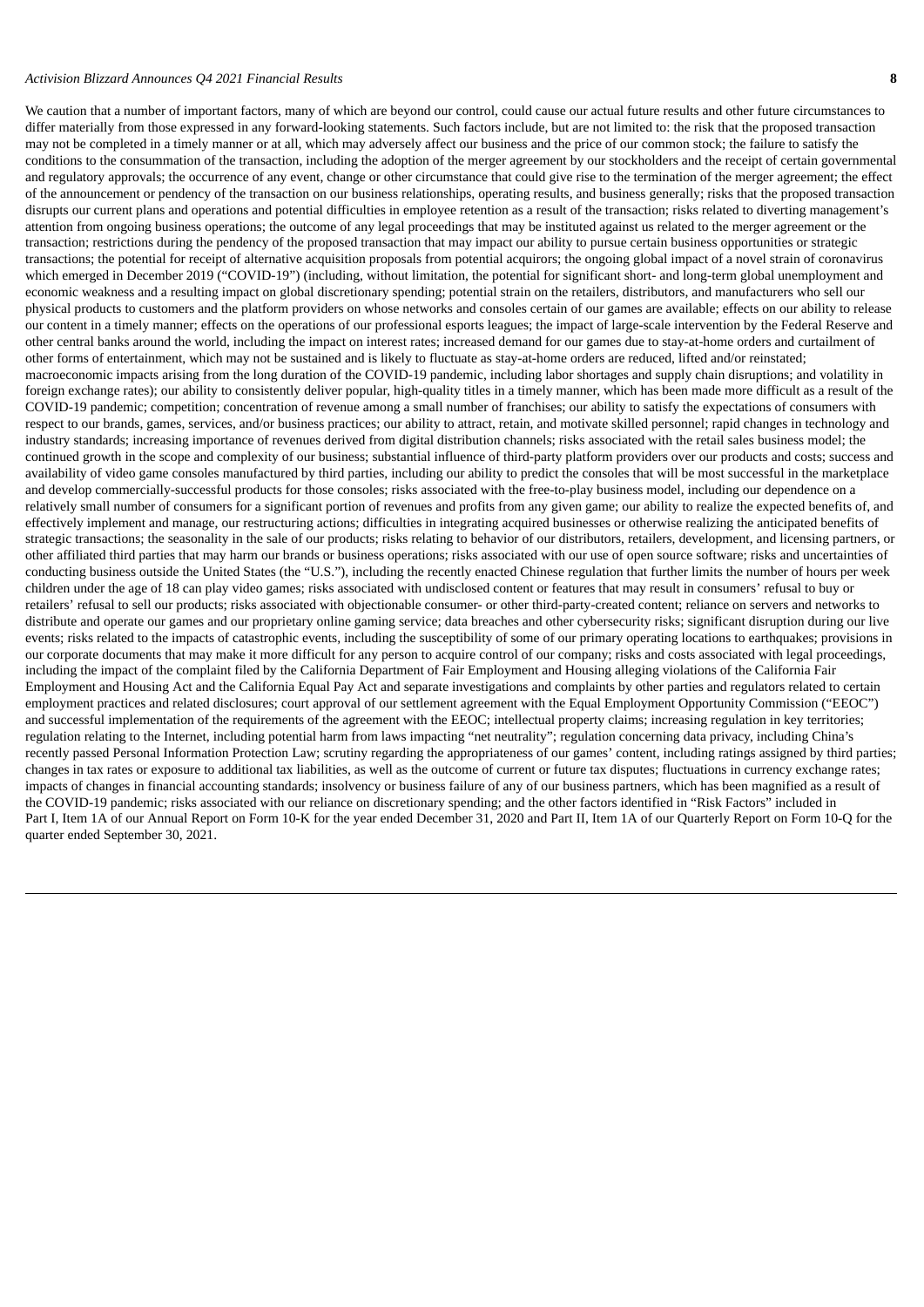The forward-looking statements contained herein are based on information available to Activision Blizzard, Inc. as of the date of this filing, and we assume no obligation to update any such forward-looking statements. Actual events or results may differ from those expressed in forward-looking statements. As such, you should not rely on forward-looking statements as predictions of future events. We have based the forward-looking statements contained herein primarily on our current expectations and projections about future events and trends that we believe may affect our business, financial condition, operating results, prospects, strategy, and financial needs. These statements are not guarantees of our future performance and are subject to risks, uncertainties, and other factors, some of which are beyond our control and may cause actual results to differ materially from current expectations.

#### **Additional Information and Where to Find It**

In connection with the transaction, Activision Blizzard will file relevant materials with the SEC, including a proxy statement on Schedule 14A. Promptly after filing its definitive proxy statement with the SEC, Activision Blizzard will mail the definitive proxy statement and a proxy card to each stockholder entitled to vote at the special meeting relating to the transaction. INVESTORS AND SECURITY HOLDERS OF ACTIVISION BLIZZARD ARE URGED TO READ THESE MATERIALS (INCLUDING ANY AMENDMENTS OR SUPPLEMENTS THERETO) AND ANY OTHER RELEVANT DOCUMENTS IN CONNECTION WITH THE TRANSACTION THAT ACTIVISION BLIZZARD WILL FILE WITH THE SEC WHEN THEY BECOME AVAILABLE BECAUSE THEY WILL CONTAIN IMPORTANT INFORMATION ABOUT ACTIVISION BLIZZARD AND THE TRANSACTION. The definitive proxy statement, the preliminary proxy statement and other relevant materials in connection with the transaction (when they become available), and any other documents filed by Activision Blizzard with the SEC, may be obtained free of charge at the SEC's website (http://www.sec.gov) or at Activision Blizzard's website (https://investor.Activision.com) or by writing to Activision Blizzard, Investor Relations, 3100 Ocean Park Boulevard, Santa Monica, California, 90405.

Activision Blizzard and certain of its directors and executive officers and other members of management and employees may be deemed to be participants in the solicitation of proxies from Activision Blizzard's stockholders with respect to the transaction. Information about Activision Blizzard's directors and executive officers and their ownership of Activision Blizzard's common stock is set forth in Activision Blizzard's proxy statement on Schedule 14A filed with the SEC on April 30, 2021 as amended on May 3, 2021. To the extent that holdings of Activision Blizzard's securities have changed since the amounts printed in Activision Blizzard's proxy statement, such changes have been or will be reflected on Statements of Change in Ownership on Form 4 filed with the SEC. Information regarding the identity of the participants, and their direct or indirect interests in the transaction, by security holdings or otherwise, will be set forth in the proxy statement and other materials to be filed with SEC in connection with the transaction.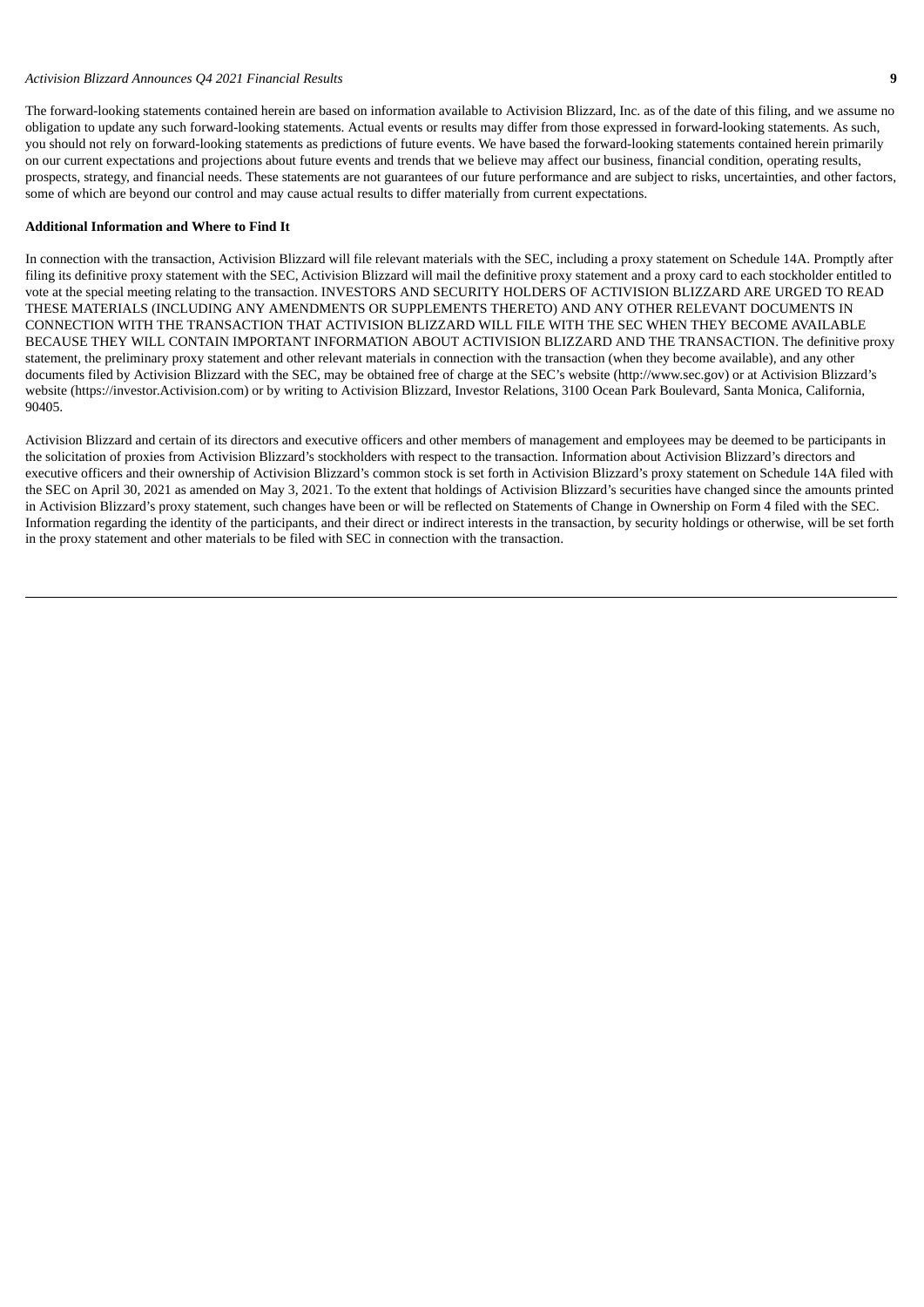Activision Blizzard, Inc.

Investors and Analysts: ir@activisionblizzard.co m

o r

Press: pr@activisionblizzard.com

# # #

(Tables to Follow)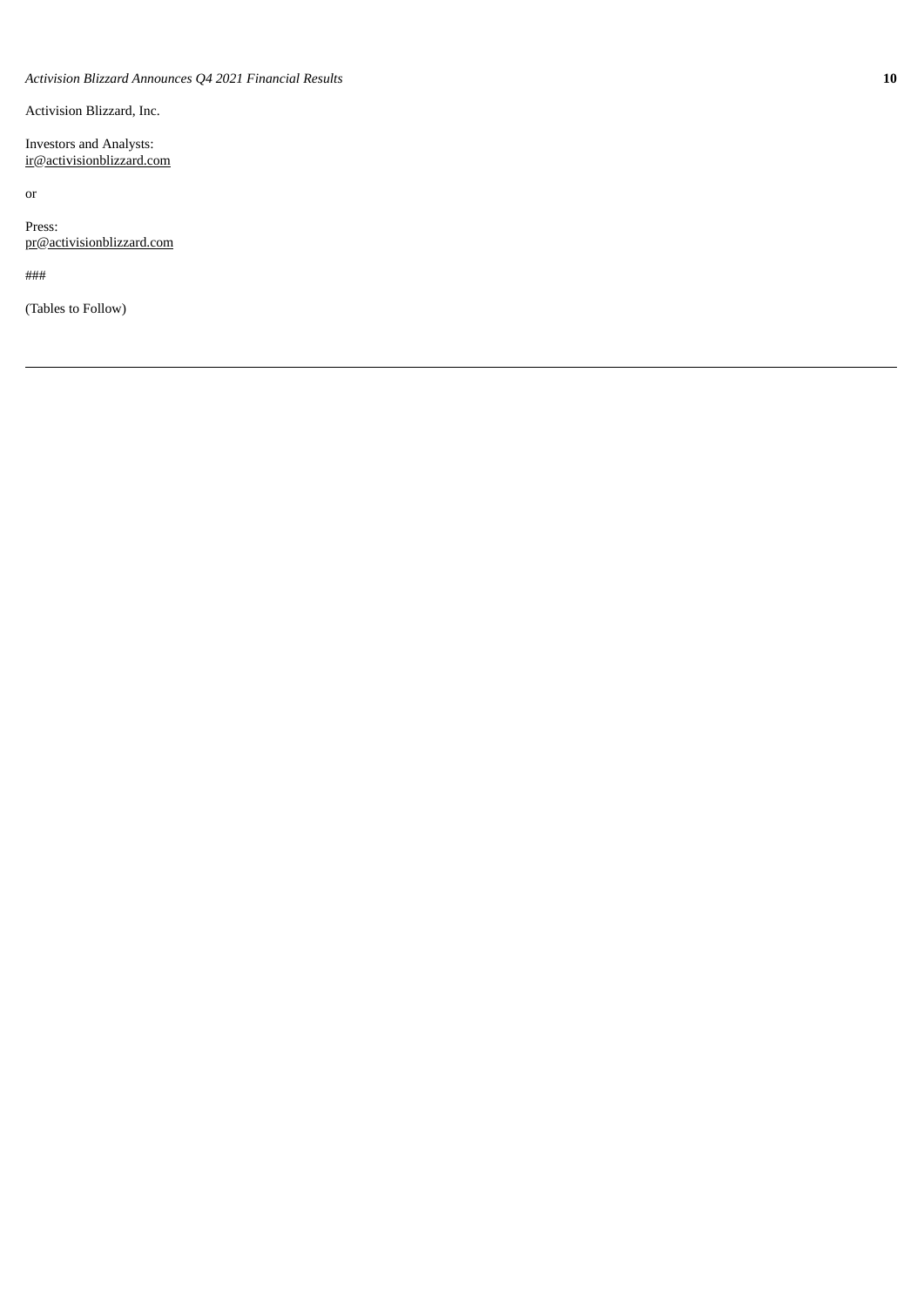# **ACTIVISION BLIZZARD, INC. AND SUBSIDIARIES 11 CONDENSED CONSOLIDATED STATEMENTS OF OPERATIONS (Unaudited)**

**(Amounts in millions, except per share data)**

|                                                                         |                        | <b>Three Months Ended December 31,</b> |                | <b>Year Ended December 31,</b> |     |       |
|-------------------------------------------------------------------------|------------------------|----------------------------------------|----------------|--------------------------------|-----|-------|
|                                                                         | 2021                   | 2020                                   |                | 2021                           |     | 2020  |
| <b>Net revenues</b>                                                     |                        |                                        |                |                                |     |       |
| Product sales                                                           | \$<br>645              | \$<br>866                              | \$             | 2,311                          | -\$ | 2,350 |
| In-game, subscription, and other revenues $1$                           | 1,518                  | 1,547                                  |                | 6,492                          |     | 5,736 |
| Total net revenues                                                      | 2,163                  | 2,413                                  |                | 8,803                          |     | 8,086 |
| <b>Costs and expenses</b>                                               |                        |                                        |                |                                |     |       |
| Cost of revenues-product sales:                                         |                        |                                        |                |                                |     |       |
| Product costs                                                           | 274                    | 349                                    |                | 649                            |     | 705   |
| Software royalties, amortization, and intellectual property             |                        |                                        |                |                                |     |       |
| licenses                                                                | 73                     | 117                                    |                | 346                            |     | 269   |
| Cost of revenues-in-game, subscription, and other:                      |                        |                                        |                |                                |     |       |
| Game operations and distribution costs                                  | 290                    | 313                                    |                | 1,215                          |     | 1,131 |
| Software royalties, amortization, and intellectual property<br>licenses | 20                     | 39                                     |                | 107                            |     | 155   |
| Product development                                                     | 321                    | 350                                    |                | 1,337                          |     | 1,150 |
| Sales and marketing                                                     | 299                    | 341                                    |                | 1,025                          |     | 1,064 |
| General and administrative                                              | 174                    | 255                                    |                | 788                            |     | 784   |
| Restructuring and related costs                                         | 30                     | 55                                     |                | 77                             |     | 94    |
| Total costs and expenses                                                | 1,481                  | 1,819                                  |                | 5,544                          |     | 5,352 |
|                                                                         |                        |                                        |                |                                |     |       |
| Operating income                                                        | 682                    | 594                                    |                | 3,259                          |     | 2,734 |
| Interest and other expense (income), net                                | 45                     | 31                                     |                | 95                             |     | 87    |
| Loss on extinguishment of debt                                          |                        |                                        |                |                                |     | 31    |
| Income before income tax expense                                        | 637                    | 563                                    |                | 3,164                          |     | 2,616 |
| Income tax expense                                                      | 73                     | 55                                     |                | 465                            |     | 419   |
| Net income                                                              | \$<br>$\overline{564}$ | \$<br>$\overline{508}$                 | $\mathfrak{S}$ | 2,699                          | \$  | 2,197 |
| Basic earnings per common share                                         | \$<br>0.72             | \$<br>0.66                             | \$             | 3.47                           | \$  | 2.85  |
| Weighted average common shares outstanding                              | 779                    | 773                                    |                | 777                            |     | 771   |
| Diluted earnings per common share                                       | \$<br>0.72             | \$<br>0.65                             | \$             | 3.44                           | \$  | 2.82  |
| Weighted average common shares outstanding assuming dilution            | 782                    | 780                                    |                | 784                            |     | 778   |

1 In-game, subscription, and other revenues represent revenues from microtransactions and downloadable content, World of Warcraft subscriptions, licensing royalties from our products and franchises, and other miscellaneous revenues.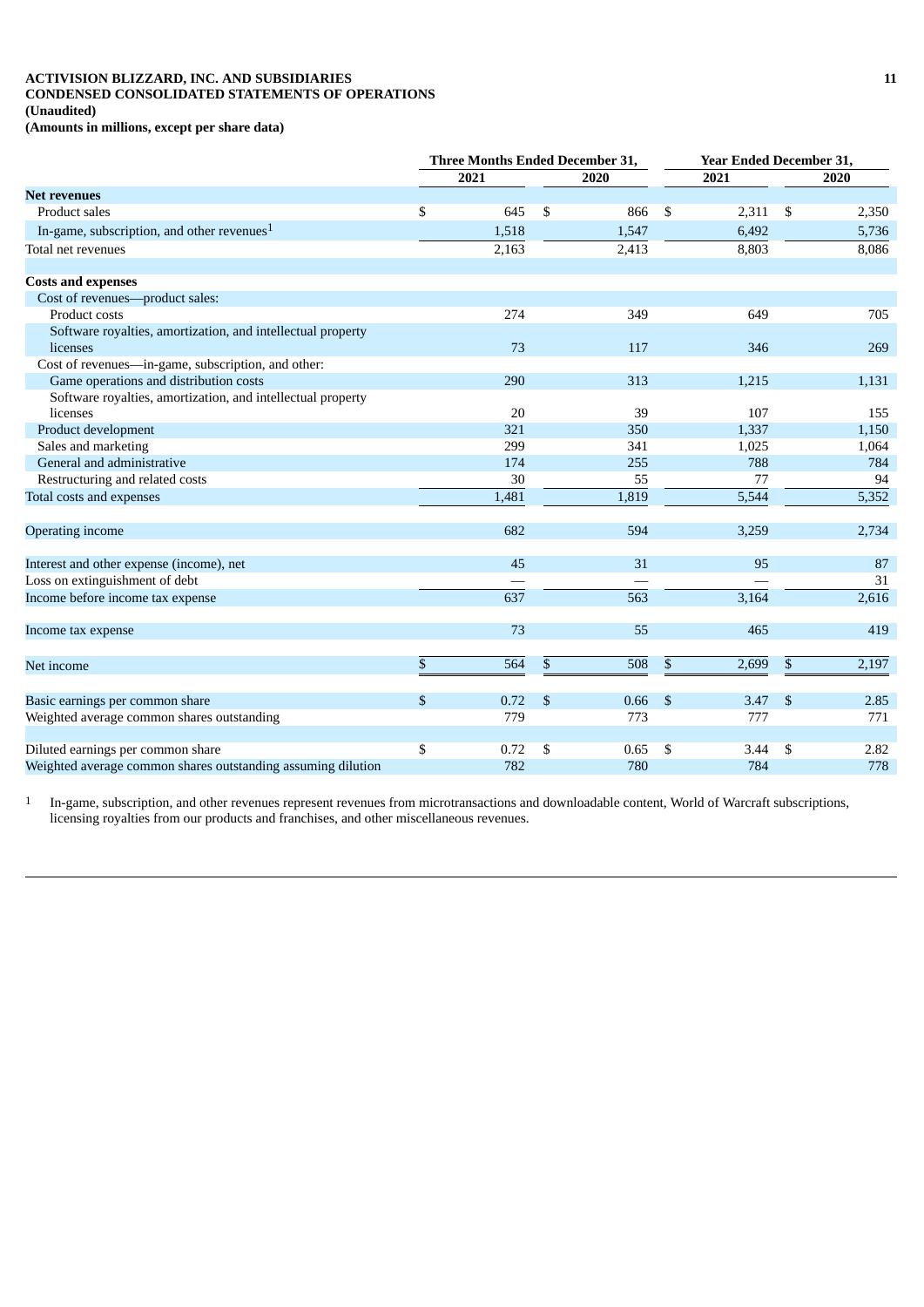# **ACTIVISION BLIZZARD, INC. AND SUBSIDIARIES** CONDENSED CONSOLIDATED BALANCE SHEETS **( U n a u d i t e d )**

(Amounts in millions)

|                                             |                | <b>December 31, 2021</b> | <b>December 31, 2020</b> |
|---------------------------------------------|----------------|--------------------------|--------------------------|
| <b>Assets</b>                               |                |                          |                          |
| <b>Current assets</b>                       |                |                          |                          |
| Cash and cash equivalents                   | $\mathfrak{S}$ | 10,423                   | \$<br>8,647              |
| Accounts receivable, net                    |                | 972                      | 1,052                    |
| Software development                        |                | 449                      | 352                      |
| Other current assets                        |                | 712                      | 514                      |
| Total current assets                        |                | 12,556                   | 10,565                   |
| Software development                        |                | 211                      | 160                      |
| Property and equipment, net                 |                | 169                      | 209                      |
| Deferred income taxes, net                  |                | 1,377                    | 1,318                    |
| Other assets                                |                | 497                      | 641                      |
| Intangible assets, net                      |                | 447                      | 451                      |
| Goodwill                                    |                | 9,799                    | 9,765                    |
| <b>Total assets</b>                         | \$             | 25,056                   | \$<br>23,109             |
| <b>Liabilities and Shareholders' Equity</b> |                |                          |                          |
| Current liabilities                         |                |                          |                          |
| Accounts payable                            | \$             | 285                      | \$<br>295                |
| Deferred revenues                           |                | 1,118                    | 1,689                    |
| Accrued expenses and other liabilities      |                | 1,008                    | 1,116                    |
| Total current liabilities                   |                | 2,411                    | 3,100                    |
| Long-term debt, net                         |                | 3,608                    | 3,605                    |
| Deferred income taxes, net                  |                | 506                      | 418                      |
| Other liabilities                           |                | 932                      | 949                      |
| <b>Total liabilities</b>                    |                | 7,457                    | 8,072                    |
|                                             |                |                          |                          |
| Shareholders' equity                        |                |                          |                          |
| Common stock                                |                |                          |                          |
| Additional paid-in capital                  |                | 11,715                   | 11,531                   |
| Treasury stock                              |                | (5, 563)                 | (5, 563)                 |
| Retained earnings                           |                | 12,025                   | 9,691                    |
| Accumulated other comprehensive loss        |                | (578)                    | (622)                    |
| Total shareholders' equity                  |                | 17,599                   | 15,037                   |
| Total liabilities and shareholders' equity  | \$             | 25,056                   | \$<br>23,109             |
|                                             |                |                          |                          |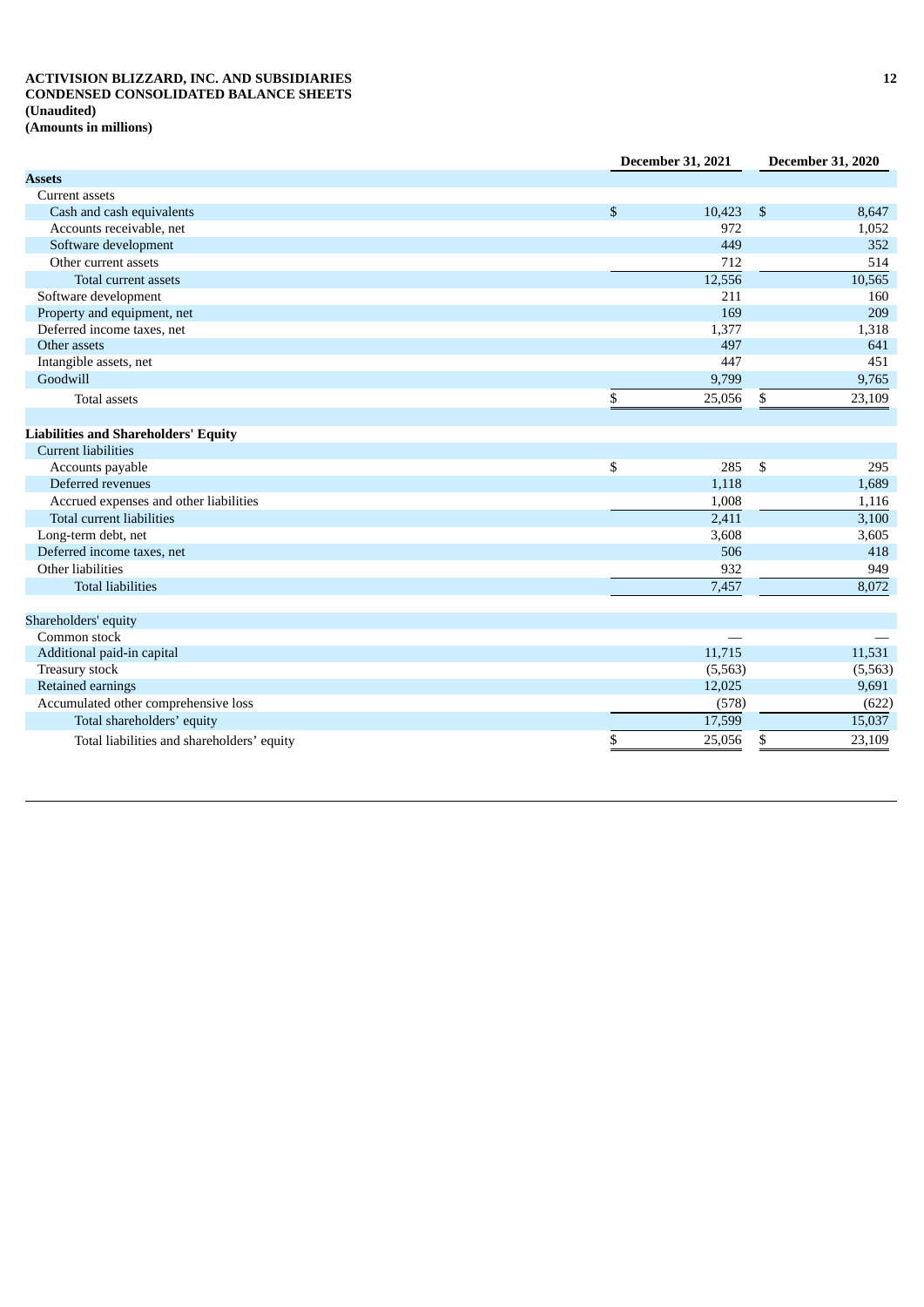# **ACTIVISION BLIZZARD, INC. AND SUBSIDIARIES 13 CONDENSED CONSOLIDATED STATEMENTS OF CASH FLOWS (Unaudited)**

**(Amounts in millions)**

|                                                                                                        | 2021           |             |
|--------------------------------------------------------------------------------------------------------|----------------|-------------|
|                                                                                                        |                | 2020        |
| Cash flows from operating activities:                                                                  |                |             |
| Net income                                                                                             | \$<br>2,699    | \$<br>2,197 |
| Adjustments to reconcile net income to net cash provided by operating activities:                      |                |             |
| Deferred income taxes                                                                                  | 7              | (94)        |
| Non-cash operating lease cost                                                                          | 65             | 65          |
| Depreciation and amortization                                                                          | 116            | 197         |
| Amortization of capitalized software development costs and intellectual property licenses <sup>1</sup> | 324            | 249         |
| Share-based compensation expense <sup>2</sup>                                                          | 508            | 218         |
| Realized and unrealized gain on equity investment                                                      | (28)           | (3)         |
| Other                                                                                                  | $\overline{2}$ | 31          |
| Changes in operating assets and liabilities:                                                           |                |             |
| Accounts receivable, net                                                                               | 71             | (194)       |
| Software development and intellectual property licenses                                                | (426)          | (378)       |
| Other assets                                                                                           | (114)          | (88)        |
| Deferred revenues                                                                                      | (537)          | 216         |
| Accounts payable                                                                                       | (7)            | (10)        |
| Accrued expenses and other liabilities                                                                 | (266)          | (154)       |
| Net cash provided by operating activities                                                              | 2,414          | 2,252       |
|                                                                                                        |                |             |
| Cash flows from investing activities:                                                                  |                |             |
| Proceeds from maturities of available-for-sale investments                                             | 214            | 121         |
| Proceeds from sale of available-for-sale investments                                                   | 66             |             |
| Purchases of available-for-sale investments                                                            | (248)          | (221)       |
| Capital expenditures                                                                                   | (80)           | (78)        |
| Other investing activities                                                                             | (11)           |             |
| Net cash used in investing activities                                                                  | (59)           | (178)       |
|                                                                                                        |                |             |
| Cash flows from financing activities:                                                                  |                |             |
| Proceeds from issuance of common stock to employees                                                    | 90             | 170         |
| Tax payment related to net share settlements on restricted stock units                                 | (246)          | (39)        |
| Dividends paid                                                                                         | (365)          | (316)       |
| Proceeds from issuance of debt, net of discounts                                                       |                | 1,994       |
| Repayment of long-term debt                                                                            |                | (1,050)     |
| Payment of financing costs                                                                             |                | (20)        |
| Premium payment for early redemption of notes                                                          |                | (28)        |
| Net cash provided by (used in) financing activities                                                    | (521)          | 711         |
|                                                                                                        |                |             |
| Effect of foreign exchange rate changes on cash and cash equivalents                                   | (48)           | 69          |
|                                                                                                        |                |             |
| Net increase in cash and cash equivalents and restricted cash                                          | 1,786          | 2,854       |
| Cash and cash equivalents and restricted cash at beginning of period                                   | 8,652          | 5,798       |
| Cash and cash equivalents and restricted cash at end of period                                         | \$<br>10,438   | \$<br>8,652 |

 $^{\rm 1}$  Excludes deferral and amortization of share-based compensation expense.

 $2$  Includes the net effects of capitalization, deferral, and amortization of share-based compensation expense.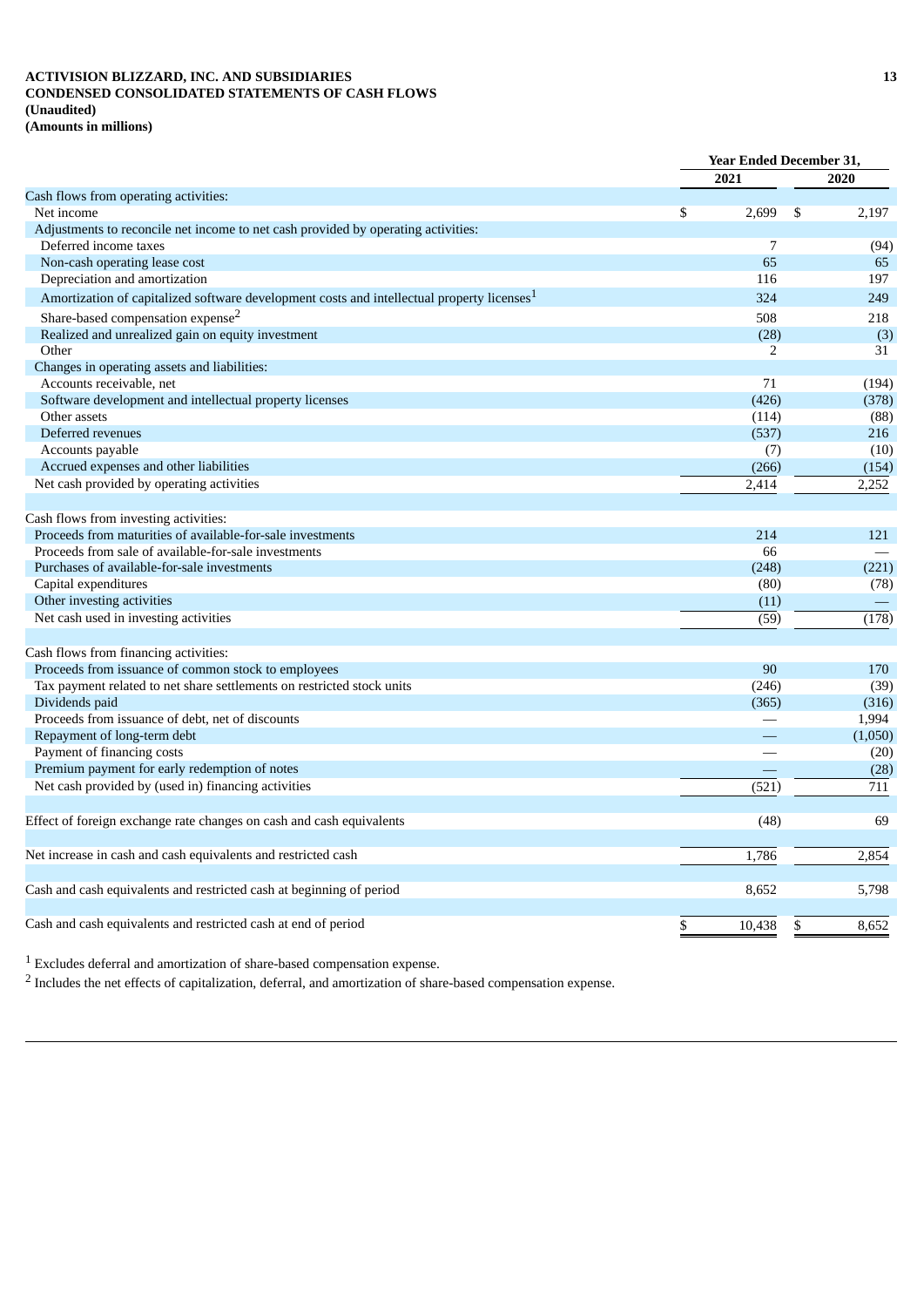# **ACTIVISION BLIZZARD, INC. AND SUBSIDIARIES SUPPLEMENTAL CASH FLOW INFORMATION (Amounts in millions)**

|                                                  |     |                     |                   |                                                         | Three Months Ended |            |      |            |                                     |       |                       |
|--------------------------------------------------|-----|---------------------|-------------------|---------------------------------------------------------|--------------------|------------|------|------------|-------------------------------------|-------|-----------------------|
|                                                  |     |                     |                   | March 31, June 30, September 30, December 31, March 31, |                    |            |      |            | June 30, September 30, December 31, |       | Year over Year        |
|                                                  |     | 2020                | 2020              | 2020                                                    | 2020               | 2021       |      | 2021       | 2021                                | 2021  | % Increase (Decrease) |
| <b>Cash Flow Data</b>                            |     |                     |                   |                                                         |                    |            |      |            |                                     |       |                       |
| <b>Operating Cash Flow</b>                       | \$  | 148 \$              | 768 \$            | 196 \$                                                  | 1.140S             | 844 \$     |      | 388 \$     | 521 \$                              | 661   | (42)%                 |
| Capital Expenditures                             |     | 19                  | 13                | 24                                                      | 22                 | 22         |      | 14         | 23                                  | 21    | (5)                   |
| Non-GAAP Free Cash Flow <sup>1</sup>             | S   | 129S                | 755\$             | 172 \$                                                  | 1.118 \$           | 822 \$     |      | 374 \$     | 498 \$                              | 640   | (43)                  |
|                                                  |     |                     |                   |                                                         |                    |            |      |            |                                     |       |                       |
| Operating Cash Flow - TTM <sup>2</sup>           | \$. |                     | 1,529 \$ 2,143 \$ | $2,030$ \$                                              | $2,252$ \$         | $2,948$ \$ |      | 2,568 \$   | $2,893$ \$                          | 2,414 |                       |
| Capital Expenditures - TTM <sup>2</sup>          |     | 117                 | 103               | 93                                                      | 78                 | 81         |      | 82         | 81                                  | 80    |                       |
| Non-GAAP Free Cash $Flow1$ - TTM <sup>2</sup> \$ |     | $1.412 \text{ }$ \$ | 2.040S            | 1,937 \$                                                | $2.174$ \$         | 2.867      | - \$ | $2.486$ \$ | $2,812$ \$                          | 2,334 | 7%                    |

 $^{\rm 1}$  Non-GAAP free cash flow represents operating cash flow minus capital expenditures.

<sup>2</sup> TTM represents trailing twelve months. Operating Cash Flow for three months ended June 30, 2019, three months ended September 30, 2019, and three months ended December 31, 2019, were \$154 million, \$309 million, and \$918 million, respectively. Capital Expenditures for the three months ended June 30, 2019, three months ended September 30, 2019, and three months ended December 31, 2019, were \$27 million, \$34 million, and \$37 million, respectively.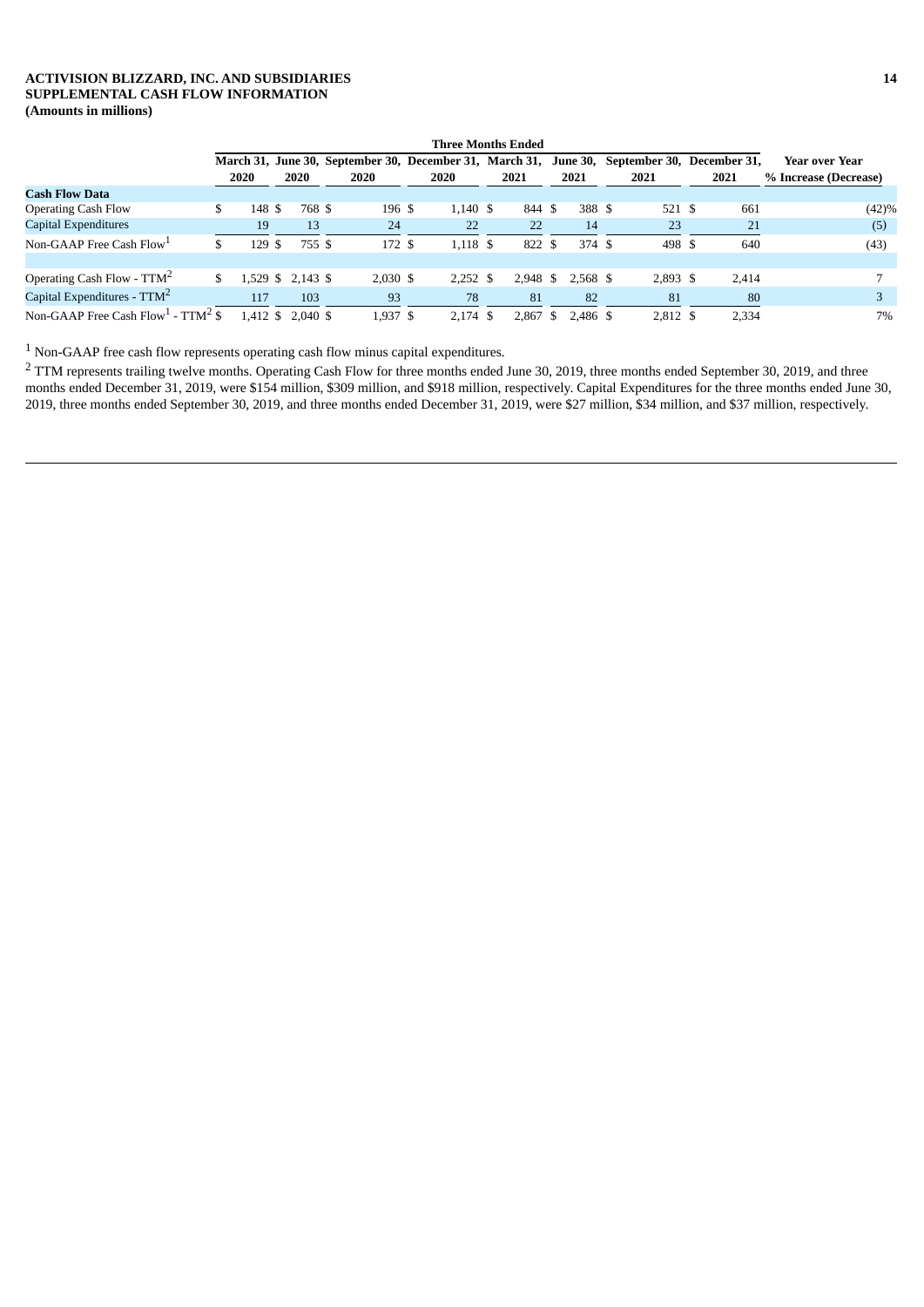# **ACTIVISION BLIZZARD, INC. AND SUBSIDIARIES RECONCILIATION OF GAAP NET INCOME TO NON-GAAP MEASURES (Amounts in millions, except per share data)**

| Three Months Ended December 31, 2021 Net Revenues                            |    |                            | <b>Cost of Revenues-</b><br><b>Product Sales:</b><br><b>Product Costs</b> |                | Cost of<br><b>Revenues—</b><br><b>Product Sales:</b><br>Software<br><b>Royalties and</b><br><b>Amortization</b> | Cost of<br><b>Revenues-In-</b><br>game/Subs/Other:<br><b>Game Operations</b><br>and Distribution<br>Costs | <b>Cost of Revenues-In-</b><br>game/Subs/Other:<br><b>Software Royalties and</b><br>Amortization |                                 | Product<br>Development Marketing Administrative | Sales and |        | <b>General</b> and | <b>Restructuring</b><br>and related<br>costs |                 | <b>Total Costs and</b><br><b>Expenses</b> |
|------------------------------------------------------------------------------|----|----------------------------|---------------------------------------------------------------------------|----------------|-----------------------------------------------------------------------------------------------------------------|-----------------------------------------------------------------------------------------------------------|--------------------------------------------------------------------------------------------------|---------------------------------|-------------------------------------------------|-----------|--------|--------------------|----------------------------------------------|-----------------|-------------------------------------------|
| <b>GAAP</b> Measurement                                                      |    | $2,163$ \$                 | 274                                                                       | - \$           | 73 \$                                                                                                           | 290S                                                                                                      |                                                                                                  | 20 <sub>5</sub>                 | 321S                                            | 299S      |        | 174S               |                                              | 30 <sup>5</sup> | 1,481                                     |
| Share-based compensation <sup>1</sup>                                        |    |                            |                                                                           |                | (3)                                                                                                             | (5)                                                                                                       |                                                                                                  | $\hspace{0.1mm}-\hspace{0.1mm}$ | (145)                                           | (29)      |        | (67)               | -                                            |                 | (249)                                     |
| Amortization of intangible assets <sup>2</sup>                               |    |                            |                                                                           |                |                                                                                                                 |                                                                                                           |                                                                                                  |                                 |                                                 |           |        | (2)                |                                              |                 | (2)                                       |
| Restructuring and related costs <sup>3</sup>                                 |    |                            |                                                                           |                | -                                                                                                               |                                                                                                           |                                                                                                  |                                 | -                                               |           |        |                    | (30)                                         |                 | (30)                                      |
| Non-GAAP Measurement                                                         |    | $2,163$ \$                 |                                                                           | 274S           | 70 \$                                                                                                           | 285 \$                                                                                                    |                                                                                                  | 20 <sup>5</sup>                 | 176 \$                                          | 270 \$    |        | 105 \$             |                                              | $-$ \$          | 1,200                                     |
| Net effect of deferred revenues and<br>related cost of revenues <sup>4</sup> | \$ | 324S                       |                                                                           | 29S            | 68 \$                                                                                                           | 6 \$                                                                                                      |                                                                                                  | 6 \$                            | $-$ \$                                          |           | $-$ \$ | $-$ \$             |                                              | $-$ \$          | 109                                       |
|                                                                              |    | <b>Operating</b><br>Income | <b>Net Income</b>                                                         |                | <b>Basic Earnings Diluted Earnings</b><br>per Share                                                             | per Share                                                                                                 |                                                                                                  |                                 |                                                 |           |        |                    |                                              |                 |                                           |
| <b>GAAP</b> Measurement                                                      |    | 682 \$                     |                                                                           | 564 \$         | $0.72 \text{ } $$                                                                                               | 0.72                                                                                                      |                                                                                                  |                                 |                                                 |           |        |                    |                                              |                 |                                           |
| Share-based compensation <sup>1</sup>                                        |    | 249                        | 249                                                                       |                | 0.32                                                                                                            | 0.32                                                                                                      |                                                                                                  |                                 |                                                 |           |        |                    |                                              |                 |                                           |
| Amortization of intangible assets <sup>2</sup>                               |    | $\overline{2}$             |                                                                           | $\overline{2}$ | -                                                                                                               |                                                                                                           |                                                                                                  |                                 |                                                 |           |        |                    |                                              |                 |                                           |
| Restructuring and related costs <sup>3</sup>                                 |    | 30                         |                                                                           | 30             | 0.04                                                                                                            | 0.04                                                                                                      |                                                                                                  |                                 |                                                 |           |        |                    |                                              |                 |                                           |
| Income tax impacts from items above <sup>5</sup>                             |    |                            |                                                                           | (57)           | (0.07)                                                                                                          | (0.07)                                                                                                    |                                                                                                  |                                 |                                                 |           |        |                    |                                              |                 |                                           |
| Non-GAAP Measurement                                                         |    | 963 \$                     |                                                                           | 788 \$         | 1.01S                                                                                                           | 1.01                                                                                                      |                                                                                                  |                                 |                                                 |           |        |                    |                                              |                 |                                           |
|                                                                              |    |                            |                                                                           |                |                                                                                                                 |                                                                                                           |                                                                                                  |                                 |                                                 |           |        |                    |                                              |                 |                                           |
| Net effect of deferred revenues and                                          |    |                            |                                                                           |                |                                                                                                                 |                                                                                                           |                                                                                                  |                                 |                                                 |           |        |                    |                                              |                 |                                           |
| related cost of revenues <sup>4</sup>                                        | S  | 215S                       |                                                                           | 188 \$         | $0.24 \text{ } $$                                                                                               | 0.24                                                                                                      |                                                                                                  |                                 |                                                 |           |        |                    |                                              |                 |                                           |

Reflects expenses related to share-based compensation, including \$194 million for liability awards accounted for under ASC 718. The liability awards primarily relate to recent changes to the Company's compensation payments

employs an annual effective tax rate method to the results.

The GAAP and non-GAAP earnings per share information is presented as calculated. The sum of these measures, as presented, may differ due to the impact of rounding.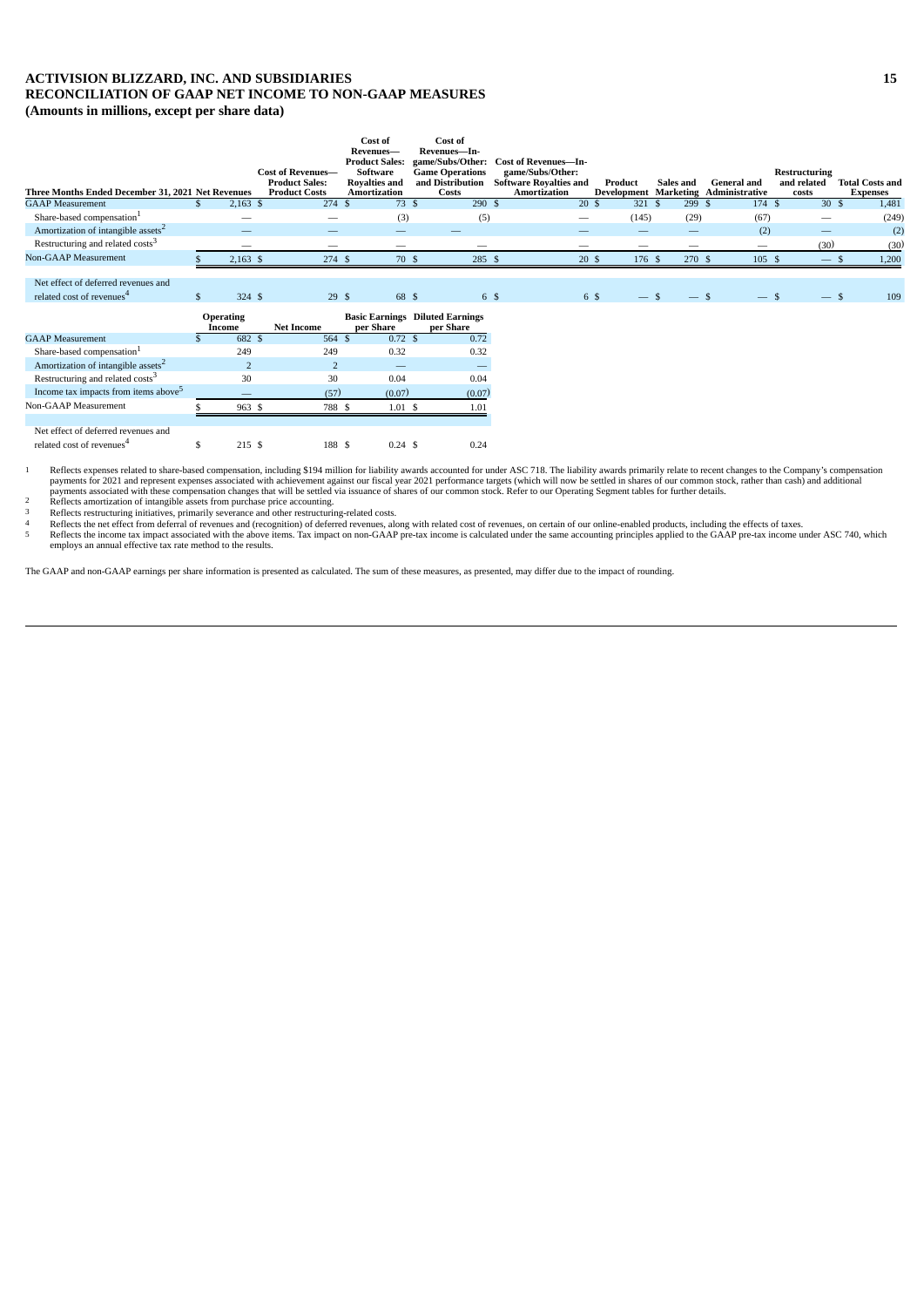# **ACTIVISION BLIZZARD, INC. AND SUBSIDIARIES RECONCILIATION OF GAAP NET INCOME TO NON-GAAP MEASURES (Amounts in millions, except per share data)**

| Year Ended December 31, 2021                                                 | <b>Net Revenues</b>        | <b>Cost of Revenues-</b><br><b>Product Sales:</b><br><b>Product Costs</b> | Cost of<br>Revenues-<br><b>Product Sales:</b><br>Software<br><b>Royalties and</b><br><b>Amortization</b> |            | Cost of<br><b>Revenues-In-</b><br>game/Subs/Other:<br><b>Game Operations</b><br>and Distribution<br>Costs | Cost of<br><b>Revenues—In-</b><br>game/Subs/Other:<br>Software<br><b>Royalties and</b><br>Amortization | Product<br>Development | Sales and<br>Marketing      | General and<br>Administrative | <b>Restructuring</b><br>and related<br>costs |           | <b>Total Costs and</b><br><b>Expenses</b> |
|------------------------------------------------------------------------------|----------------------------|---------------------------------------------------------------------------|----------------------------------------------------------------------------------------------------------|------------|-----------------------------------------------------------------------------------------------------------|--------------------------------------------------------------------------------------------------------|------------------------|-----------------------------|-------------------------------|----------------------------------------------|-----------|-------------------------------------------|
| <b>GAAP</b> Measurement                                                      | 8,803 \$                   | 649                                                                       | - \$                                                                                                     | 346        | 1,215<br>-\$                                                                                              | 107<br>- 55                                                                                            | 1,337<br>- S           | 1,025<br>- \$               | 788<br>- S                    |                                              | 77<br>-\$ | 5,544                                     |
| Share-based compensation <sup>1</sup>                                        |                            | -                                                                         |                                                                                                          | (17)       | (7)                                                                                                       | -                                                                                                      | (211)                  | (44)                        | (229)                         | -                                            |           | (508)                                     |
| Amortization of intangible assets <sup>2</sup>                               | _                          | _                                                                         |                                                                                                          |            |                                                                                                           | (3)                                                                                                    |                        |                             | (7)                           |                                              |           | (10)                                      |
| Restructuring and related costs <sup>3</sup>                                 |                            |                                                                           |                                                                                                          |            |                                                                                                           |                                                                                                        | -                      |                             |                               | (77)                                         |           | (77)                                      |
| Non-GAAP Measurement                                                         | 8,803 \$                   | 649                                                                       | - 55                                                                                                     | 329        | $1,208$ \$                                                                                                | 104                                                                                                    | $1,126$ \$<br>- 56     | 981                         | 552<br>- 55                   |                                              |           | 4,949                                     |
| Net effect of deferred revenues and<br>related cost of revenues <sup>4</sup> | \$<br>$(449)$ \$           |                                                                           | $(5)$ \$                                                                                                 | $(109)$ \$ |                                                                                                           | 5S                                                                                                     | 7 \$                   | $-$ \$<br>$\qquad \qquad -$ |                               | $-$ \$                                       | $-$ \$    | (102)                                     |
|                                                                              | <b>Operating</b><br>Income | <b>Net Income</b>                                                         | <b>Basic Earnings</b><br>per Share                                                                       |            | <b>Diluted Earnings</b><br>per Share                                                                      |                                                                                                        |                        |                             |                               |                                              |           |                                           |
| <b>GAAP</b> Measurement                                                      | $3.259$ \$                 | $2,699$ \$                                                                |                                                                                                          | 3.47       | 3.44<br>- \$                                                                                              |                                                                                                        |                        |                             |                               |                                              |           |                                           |
| Chara hosed componentiant                                                    | EAO                        | EOO                                                                       |                                                                                                          | 0C         | 0.05                                                                                                      |                                                                                                        |                        |                             |                               |                                              |           |                                           |

| <b>GAAP</b> Measurement                          | $3,259$ \$ | 2,699      |             | 3.47S            | 3.44   |
|--------------------------------------------------|------------|------------|-------------|------------------|--------|
| Share-based compensation <sup>1</sup>            | 508        | 508        | 0.65        |                  | 0.65   |
| Amortization of intangible assets <sup>2</sup>   | 10         | 10         | 0.01        |                  | 0.01   |
| Restructuring and related costs <sup>3</sup>     | 77         | 77         | 0.10        |                  | 0.10   |
| Income tax impacts from items above <sup>5</sup> |            | (98)       | (0.13)      |                  | (0.13) |
| Non-GAAP Measurement                             | $3.854$ \$ | $3.196$ \$ |             | $4.11 \text{ S}$ | 4.08   |
|                                                  |            |            |             |                  |        |
| Net effect of deferred revenues and              |            |            |             |                  |        |
| related cost of revenues <sup>4</sup>            | (347) S    | (280) \$   | $(0.36)$ \$ |                  | (0.36) |

Reflects expenses related to share-based compensation, including \$194 million for liability awards accounted for under ASC 718. The liability awards primarily relate to recent changes to the Company's compensation payments

Reflects the net effect from deferral of revenues and (recognition) of deferred revenues, along with related cost of revenues, on certain of our online-enabled products, including the effects of taxes.<br>Beflects the income

employs an annual effective tax rate method to the results.

The GAAP and non-GAAP earnings per share information is presented as calculated. The sum of these measures, as presented, may differ due to the impact of rounding.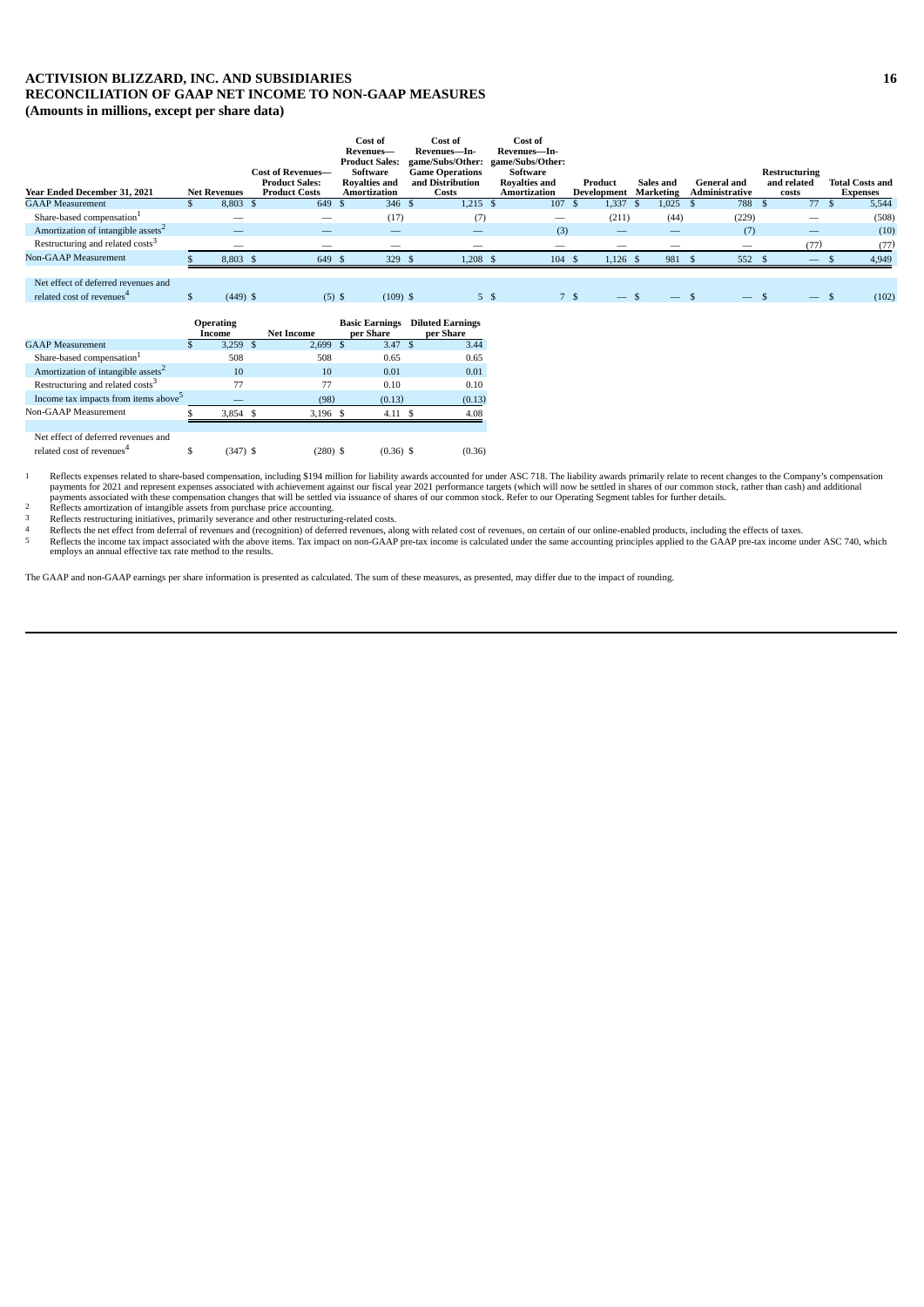# **ACTIVISION BLIZZARD, INC. AND SUBSIDIARIES 17 RECONCILIATION OF GAAP NET INCOME TO NON-GAAP MEASURES (Amounts in millions, except per share data)**

|                                                                 |                  |      |                       |      | Cost of                                     |      | Cost of                 | Cost of                                     |    |                    |      |                               |      |                                             |    |                          |              |                        |
|-----------------------------------------------------------------|------------------|------|-----------------------|------|---------------------------------------------|------|-------------------------|---------------------------------------------|----|--------------------|------|-------------------------------|------|---------------------------------------------|----|--------------------------|--------------|------------------------|
|                                                                 |                  |      |                       |      | Revenues-                                   |      | <b>Revenues-In-</b>     | <b>Revenues-In-</b>                         |    |                    |      |                               |      |                                             |    |                          |              |                        |
|                                                                 |                  |      | Cost of               |      | <b>Product Sales:</b>                       |      | game/Subs/Other:        | game/Subs/Other:                            |    |                    |      |                               |      |                                             |    |                          |              |                        |
|                                                                 |                  |      | Revenues-             |      | Software                                    |      | <b>Game Operations</b>  | Software                                    |    |                    |      |                               |      |                                             |    | <b>Restructuring</b>     |              |                        |
| Three Months Ended December 31, 2020 Net Revenues Product Costs |                  |      | <b>Product Sales:</b> |      | <b>Royalties and</b><br><b>Amortization</b> |      | and Distribution        | <b>Royalties and</b><br><b>Amortization</b> |    | Product            |      | Sales and<br><b>Marketing</b> |      | <b>General</b> and<br><b>Administrative</b> |    | and related              |              | <b>Total Costs and</b> |
| <b>GAAP Measurement</b>                                         | $2,413$ \$       |      | 349                   | -S   | 117 \$                                      |      | Costs<br>313S           | 39                                          | -S | Development<br>350 | - \$ | 341                           | - \$ | 255                                         | -S | costs<br>55              | $\mathbf{s}$ | Expenses<br>1,819      |
| Share-based compensation <sup>1</sup>                           |                  |      |                       |      | (6)                                         |      |                         |                                             |    | (14)               |      | (3)                           |      | (57)                                        |    |                          |              | (80)                   |
| Amortization of intangible assets <sup>2</sup>                  |                  |      |                       |      |                                             |      | –                       | (13)                                        |    |                    |      |                               |      | (5)                                         |    |                          |              | (18)                   |
| Restructuring and related costs <sup>3</sup>                    |                  |      |                       |      | -                                           |      | -                       |                                             |    |                    |      | –                             |      | -                                           |    | (55)                     |              | (55)                   |
| Non-GAAP Measurement                                            | $2,413$ \$       |      | 349                   | -S   | 111                                         | - \$ | 313 \$                  | 26                                          | -S | 336                | - \$ | 338 \$                        |      | 193                                         |    |                          |              | 1,666                  |
|                                                                 |                  |      |                       |      |                                             |      |                         |                                             |    |                    |      |                               |      |                                             |    |                          |              |                        |
| Net effect of deferred revenues and                             |                  |      |                       |      |                                             |      |                         |                                             |    |                    |      |                               |      |                                             |    |                          |              |                        |
| related cost of revenues <sup>4</sup>                           | \$<br>638 \$     |      | 31S                   |      | 193 \$                                      |      | 5S                      | 2 S                                         |    |                    |      |                               |      |                                             |    | $\overline{\phantom{0}}$ |              | 231                    |
|                                                                 | <b>Operating</b> |      |                       |      | <b>Basic Earnings</b>                       |      | <b>Diluted Earnings</b> |                                             |    |                    |      |                               |      |                                             |    |                          |              |                        |
|                                                                 | Income           |      | <b>Net Income</b>     |      | per Share                                   |      | per Share               |                                             |    |                    |      |                               |      |                                             |    |                          |              |                        |
| <b>GAAP</b> Measurement                                         | 594              | - \$ | 508                   | - \$ | 0.66 <sup>5</sup>                           |      | 0.65                    |                                             |    |                    |      |                               |      |                                             |    |                          |              |                        |
| Share-based compensation <sup>1</sup>                           | 80               |      | 80                    |      | 0.10                                        |      | 0.10                    |                                             |    |                    |      |                               |      |                                             |    |                          |              |                        |
| Amortization of intangible assets <sup>2</sup>                  | 18               |      | 18                    |      | 0.02                                        |      | 0.02                    |                                             |    |                    |      |                               |      |                                             |    |                          |              |                        |
| Restructuring and related costs <sup>3</sup>                    | 55               |      | 55                    |      | 0.07                                        |      | 0.07                    |                                             |    |                    |      |                               |      |                                             |    |                          |              |                        |
| Income tax impacts from items above <sup>5</sup>                |                  |      | (71)                  |      | (0.09)                                      |      | (0.09)                  |                                             |    |                    |      |                               |      |                                             |    |                          |              |                        |
| Non-GAAP Measurement                                            | 747 \$           |      | 590                   | -S   | $0.76$ \$                                   |      | 0.76                    |                                             |    |                    |      |                               |      |                                             |    |                          |              |                        |

Net effect of deferred revenues and related cost of revenues

1 Reflects expenses related to share-based compensation. 2 Reflects amortization of intangible assets from purchase price accounting.

Reflects restructuring initiatives, primarily severance and other restructuring-related costs.<br>Reflects the net effect from deferral of revenues and (recognition) of deferred revenues, along with related cost of revenues,

The GAAP and non-GAAP earnings per share information is presented as calculated. The sum of these measures, as presented, may differ due to the impact of rounding.

\$ 407 \$ 353 \$ 0.46 \$ 0.45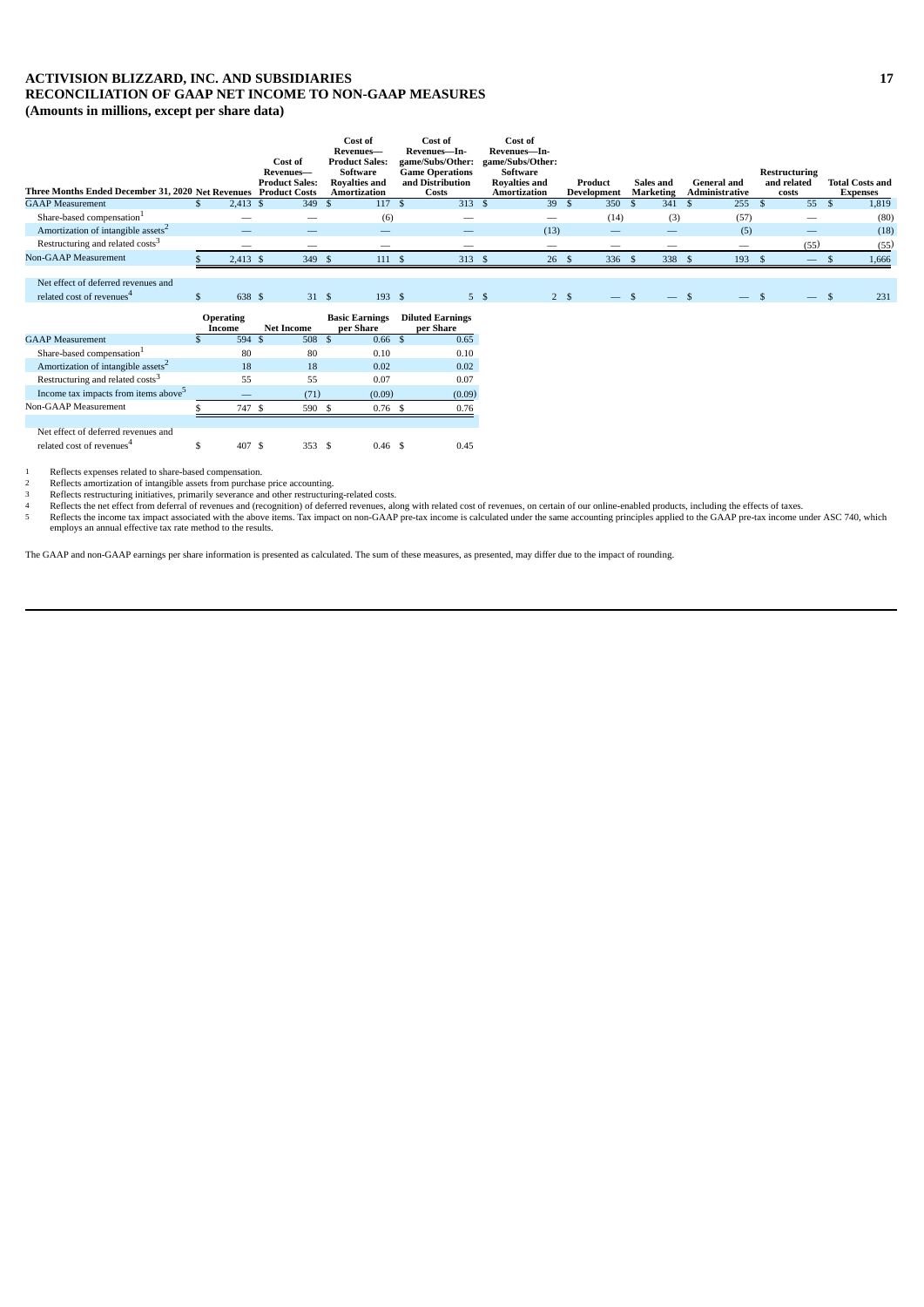# **ACTIVISION BLIZZARD, INC. AND SUBSIDIARIES 18 RECONCILIATION OF GAAP NET INCOME TO NON-GAAP MEASURES (Amounts in millions, except per share data)**

|                                                  |    |                     |                                           |           | Cost of                          |              | Cost of                                    | Cost of                          |      |                          |      |                  |      |                          |      |                                     |                        |
|--------------------------------------------------|----|---------------------|-------------------------------------------|-----------|----------------------------------|--------------|--------------------------------------------|----------------------------------|------|--------------------------|------|------------------|------|--------------------------|------|-------------------------------------|------------------------|
|                                                  |    |                     |                                           |           | <b>Revenues—</b>                 |              | <b>Revenues-In-</b>                        | Revenues-In-                     |      |                          |      |                  |      |                          |      |                                     |                        |
|                                                  |    |                     | Cost of                                   |           | <b>Product Sales:</b>            |              | game/Subs/Other:                           | game/Subs/Other:                 |      |                          |      |                  |      |                          |      |                                     |                        |
|                                                  |    |                     | <b>Revenues-</b><br><b>Product Sales:</b> |           | Software<br><b>Royalties and</b> |              | <b>Game Operations</b><br>and Distribution | Software<br><b>Royalties and</b> |      | Product                  |      | Sales and        |      | <b>General</b> and       |      | <b>Restructuring</b><br>and related | <b>Total Costs and</b> |
| Year Ended December 31, 2020                     |    | <b>Net Revenues</b> | <b>Product Costs</b>                      |           | Amortization                     |              | Costs                                      | Amortization                     |      | Development              |      | <b>Marketing</b> |      | Administrative           |      | costs                               | <b>Expenses</b>        |
| <b>GAAP</b> Measurement                          | S. | 8,086 \$            | 705                                       |           | 269<br>- \$                      | $\mathbf{s}$ | $1,131$ \$                                 | 155                              | - \$ | 1,150                    |      | 1,064            | -S   | 784                      | -S   | 94S                                 | 5,352                  |
| Share-based compensation <sup>1</sup>            |    |                     |                                           | -         | (14)                             |              | (1)                                        | -                                |      | (42)                     |      | (21)             |      | (140)                    |      |                                     | (218)                  |
| Amortization of intangible assets <sup>2</sup>   |    |                     |                                           |           | _                                |              |                                            | (68)                             |      |                          |      |                  |      | (11)                     |      |                                     | (79)                   |
| Restructuring and related costs <sup>3</sup>     |    |                     |                                           |           |                                  |              |                                            |                                  |      |                          |      |                  |      | -                        |      | (94)                                | (94)                   |
| <b>Non-GAAP Measurement</b>                      |    | 8,086 \$            |                                           | 705 \$    | 255S                             |              | $1,130$ \$                                 | 87                               | - \$ | 1,108                    | - S  | $1,043$ \$       |      | 633                      | - 5  | $\qquad \qquad -$                   | 4,961                  |
| Net effect of deferred revenues and              |    |                     |                                           |           |                                  |              |                                            |                                  |      |                          |      |                  |      |                          |      |                                     |                        |
| related cost of revenues <sup>4</sup>            |    |                     |                                           |           |                                  |              |                                            |                                  |      |                          |      |                  |      |                          |      |                                     |                        |
|                                                  | \$ | 333S                |                                           | $(40)$ \$ | 111 \$                           |              | 13S                                        | 11S                              |      | $\overline{\phantom{0}}$ | - \$ | —                | - \$ | $\overline{\phantom{0}}$ | - \$ | $-$ \$                              | 95                     |
|                                                  |    | <b>Operating</b>    |                                           |           | <b>Basic Earnings</b>            |              | <b>Diluted Earnings</b>                    |                                  |      |                          |      |                  |      |                          |      |                                     |                        |
|                                                  |    | Income              | <b>Net Income</b>                         |           | per Share                        |              | per Share                                  |                                  |      |                          |      |                  |      |                          |      |                                     |                        |
| <b>GAAP</b> Measurement                          | S. | 2,734               | 2,197<br>-S                               |           | $2.85$ \$<br>- \$                |              | 2.82                                       |                                  |      |                          |      |                  |      |                          |      |                                     |                        |
| Share-based compensation <sup>1</sup>            |    | 218                 | 218                                       |           | 0.28                             |              | 0.28                                       |                                  |      |                          |      |                  |      |                          |      |                                     |                        |
| Amortization of intangible assets <sup>2</sup>   |    | 79                  |                                           | 79        | 0.10                             |              | 0.10                                       |                                  |      |                          |      |                  |      |                          |      |                                     |                        |
| Restructuring and related costs <sup>3</sup>     |    | 94                  |                                           | 94        | 0.12                             |              | 0.12                                       |                                  |      |                          |      |                  |      |                          |      |                                     |                        |
| Loss on extinguishment of debt <sup>5</sup>      |    |                     |                                           | 31        | 0.04                             |              | 0.04                                       |                                  |      |                          |      |                  |      |                          |      |                                     |                        |
| Income tax impacts from items above <sup>b</sup> |    | -                   | (123)                                     |           | (0.16)                           |              | (0.16)                                     |                                  |      |                          |      |                  |      |                          |      |                                     |                        |
| <b>Non-GAAP Measurement</b>                      |    | $3,125$ \$          | $2,496$ \$                                |           | $3.24$ \$                        |              | 3.21                                       |                                  |      |                          |      |                  |      |                          |      |                                     |                        |

Net effect of deferred revenues and related cost of revenues

1 Reflects expenses related to share-based compensation.<br>2 Reflects amortization of intangible assets from purchase

Processive contraction of intangible assets from purchase price accounting.<br>
2 Reflects restructuring initiatives primarily severance and other restructuring.

3 Reflects restructuring initiatives, primarily severance and other restructuring-related costs.<br>4 Reflects the net effect from deferral of revenues and (recognition) of deferred revenues, along with related cost of revenu

5 Reflects the loss on extinguishment of debt from financing activities.<br>
Reflects the income tax impact associated with the above items. Tax

6 Reflects the income tax impact associated with the above items. Tax impact on non-GAAP pre-tax income is calculated under the same accounting principles applied to the GAAP pre-tax income under ASC 740, which<br>employs an

The GAAP and non-GAAP earnings per share information is presented as calculated. The sum of these measures, as presented, may differ due to the impact of rounding.

<sup>4</sup> \$ 238 \$ 205 \$ 0.26 \$ 0.26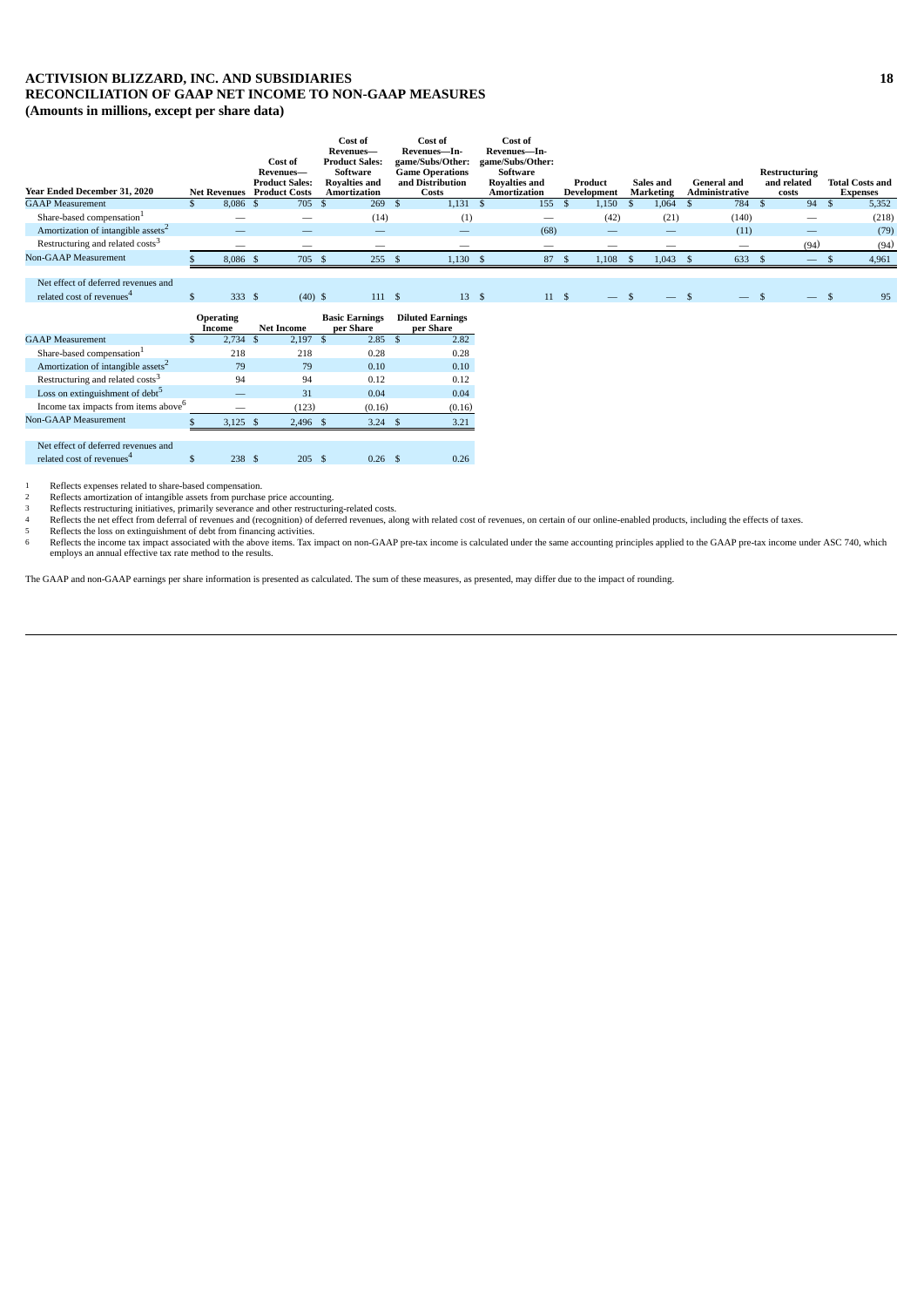# **ACTIVISION BLIZZARD, INC. AND SUBSIDIARIES 19 OPERATING SEGMENTS INFORMATION (Amounts in millions)**

| <b>Three Months Ended</b>              |  |                   | <b>December 31, 2021</b> |    |             |              |                   | \$ Increase / (Decrease) |             |              |
|----------------------------------------|--|-------------------|--------------------------|----|-------------|--------------|-------------------|--------------------------|-------------|--------------|
|                                        |  | <b>Activision</b> | <b>Blizzard</b>          |    | <b>King</b> | <b>Total</b> | <b>Activision</b> | <b>Blizzard</b>          | <b>King</b> | <b>Total</b> |
| <b>Segment Net Revenues</b>            |  |                   |                          |    |             |              |                   |                          |             |              |
| Net revenues from external customers   |  | l.157             | 387                      |    | 684         | 2.228        | (500)             | (143) \$                 | 107         | (536)        |
| Intersegment net revenues <sup>1</sup> |  |                   | 32                       |    |             | 32           |                   | (17)                     |             | (17)         |
| Segment net revenues                   |  | 1,157             | 419                      |    | 684         | 2.260        | (500)             | (160)                    | 107         | (553)        |
|                                        |  |                   |                          |    |             |              |                   |                          |             |              |
| <b>Segment operating income</b>        |  | 618               | 161                      | .S | 385         | 1.164        | $(162)$ \$        |                          | 143         | (18)         |
|                                        |  |                   |                          |    |             |              |                   |                          |             |              |

**Operating Margin** 51.5%

|                                        | <b>December 31, 2020</b> |                   |   |          |     |             |    |       |  |  |  |  |
|----------------------------------------|--------------------------|-------------------|---|----------|-----|-------------|----|-------|--|--|--|--|
|                                        |                          | <b>Activision</b> |   | Blizzard |     | <b>King</b> |    | Total |  |  |  |  |
| <b>Segment Net Revenues</b>            |                          |                   |   |          |     |             |    |       |  |  |  |  |
| Net revenues from external customers   | \$                       | 1.657             | S | 530      | S   | 577         | S  | 2.764 |  |  |  |  |
| Intersegment net revenues <sup>1</sup> |                          |                   |   | 49       |     |             |    | 49    |  |  |  |  |
| Segment net revenues                   |                          | 1.657             | S | 579      | \$. | 577         | S  | 2.813 |  |  |  |  |
|                                        |                          |                   |   |          |     |             |    |       |  |  |  |  |
| <b>Segment operating income</b>        | \$                       | 780               | S | 160      | -S  | 242         | \$ | 1.182 |  |  |  |  |
|                                        |                          |                   |   |          |     |             |    |       |  |  |  |  |

**Operating Margin** 42.0%

| <b>Year Ended</b>                      |    |                   |  | <b>December 31, 2021</b> |  |             |  | \$ Increase / (Decrease) |                   |          |                 |           |             |     |  |              |
|----------------------------------------|----|-------------------|--|--------------------------|--|-------------|--|--------------------------|-------------------|----------|-----------------|-----------|-------------|-----|--|--------------|
|                                        |    | <b>Activision</b> |  | <b>Blizzard</b>          |  | <b>King</b> |  | <b>Total</b>             | <b>Activision</b> |          | <b>Blizzard</b> |           | <b>King</b> |     |  | <b>Total</b> |
| <b>Segment Net Revenues</b>            |    |                   |  |                          |  |             |  |                          |                   |          |                 |           |             |     |  |              |
| Net revenues from external customers   | Эħ | 3.478             |  | .733                     |  | 2.580       |  | 7.791                    |                   | (464)    |                 | $(61)$ \$ |             | 416 |  | (109)        |
| Intersegment net revenues <sup>1</sup> |    |                   |  | 94                       |  |             |  | 94                       |                   |          |                 | (17)      |             |     |  | (17)         |
| Segment net revenues                   |    | 3.478             |  | 1,827                    |  | 2.580       |  | 7,885                    |                   | (464)    |                 | (78)      |             | 416 |  | (126)        |
|                                        |    |                   |  |                          |  |             |  |                          |                   |          |                 |           |             |     |  |              |
| <b>Segment operating income</b>        |    | 667               |  | 698                      |  | .140        |  | 3.505                    |                   | (201) \$ |                 | 5 \$      |             | 283 |  | 87           |
|                                        |    |                   |  |                          |  |             |  |                          |                   |          |                 |           |             |     |  |              |

**Operating Margin** 44.5%

|                                        | <b>December 31, 2020</b> |                   |    |                 |     |             |    |              |  |  |  |  |
|----------------------------------------|--------------------------|-------------------|----|-----------------|-----|-------------|----|--------------|--|--|--|--|
|                                        |                          | <b>Activision</b> |    | <b>Blizzard</b> |     | <b>King</b> |    | <b>Total</b> |  |  |  |  |
| <b>Segment Net Revenues</b>            |                          |                   |    |                 |     |             |    |              |  |  |  |  |
| Net revenues from external customers   | \$                       | 3.942             | S  | 1.794           | S   | 2.164       | S  | 7,900        |  |  |  |  |
| Intersegment net revenues <sup>1</sup> |                          |                   |    | 111             |     |             |    | 111          |  |  |  |  |
| Segment net revenues                   |                          | 3.942             | \$ | 1.905           | £.  | 2.164       | £. | 8,011        |  |  |  |  |
|                                        |                          |                   |    |                 |     |             |    |              |  |  |  |  |
| <b>Segment operating income</b>        | \$                       | 1.868             | \$ | 693             | \$. | 857         | S  | 3,418        |  |  |  |  |
|                                        |                          |                   |    |                 |     |             |    |              |  |  |  |  |

# **Operating Margin** 42.7%

1 Intersegment revenues reflect licensing and service fees charged between segments.

Our operating segments are consistent with the manner in which our operations are reviewed and managed by our Chief Executive Officer, who is our chief operating decision maker ("CODM"). The CODM reviews segment performanc

The Company has been reviewing its overall compensation structure and philosophy and began implementing changes to its compensation payments for 2021, primarily to enhance equity ownership for employees and bring our employee equity compensation more in line with current industry practice. As an aspect of this change, the Company determined to settle amounts not yet paid as of<br>December 31, 2021 under its ann performance was achieved, resulting in a year-end share-based compensation liability of \$194 million. The changes in Q4 2021 resulted in \$160 million of expense related to achievement against<br>2021 performance targets that

Our operating segments are also consistent with our internal organization structure, the way we assess operating performance and allocate resources, and the availability of separate financial<br>information. We do not aggrega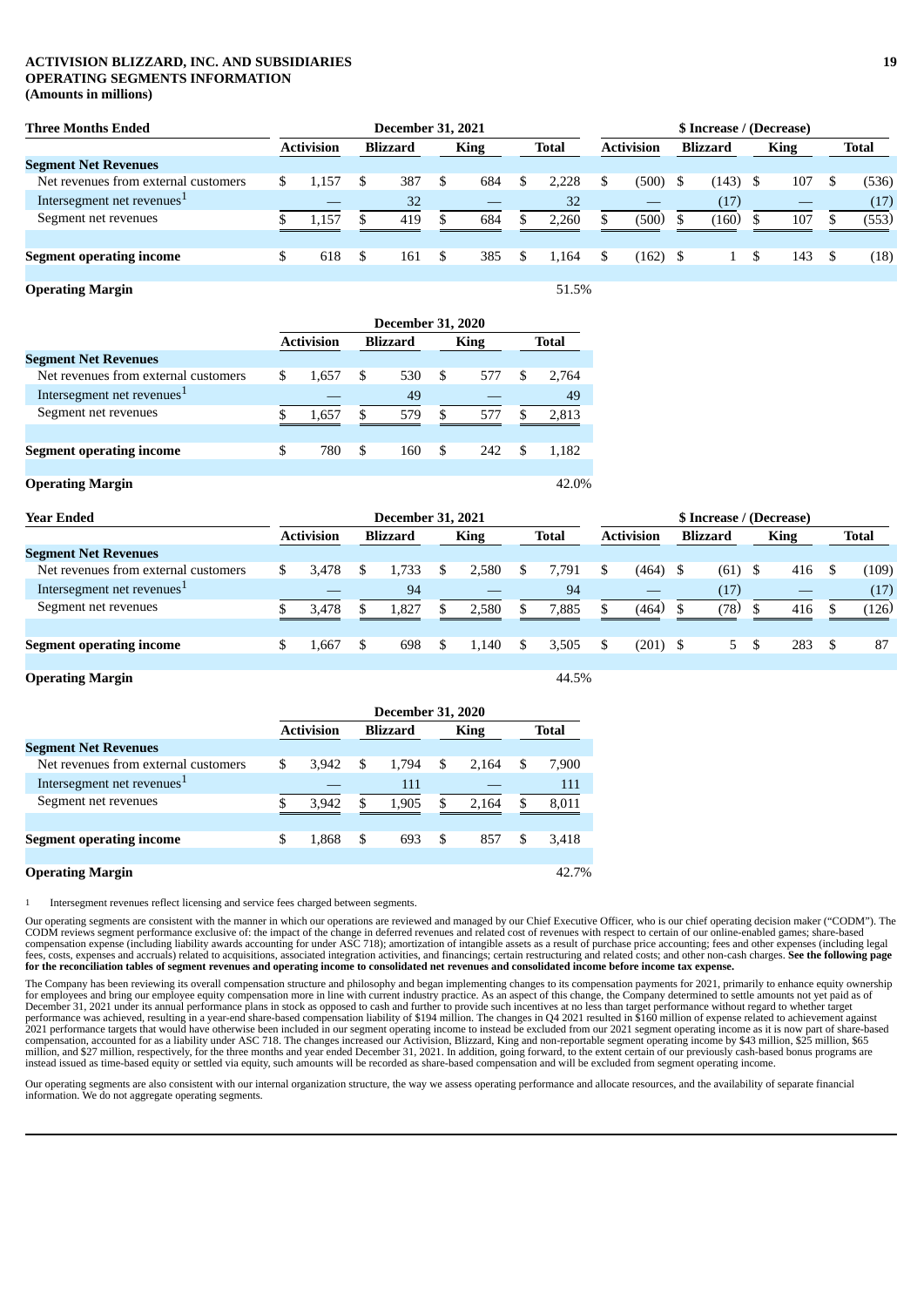# **ACTIVISION BLIZZARD, INC. AND SUBSIDIARIES OPERATING SEGMENTS INFORMATION (Amounts in millions)**

|                                                                              |              | Three Months Ended December 31, |             | <b>Year Ended December 31,</b> |                |    |       |  |
|------------------------------------------------------------------------------|--------------|---------------------------------|-------------|--------------------------------|----------------|----|-------|--|
|                                                                              |              | 2021                            | 2020        |                                | 2021           |    | 2020  |  |
| <b>Reconciliation to consolidated net revenues:</b>                          |              |                                 |             |                                |                |    |       |  |
| Segment net revenues                                                         | \$           | 2,260                           | \$<br>2,813 | \$                             | 7,885          | \$ | 8,011 |  |
| Revenues from non-reportable segments $1$                                    |              | 259                             | 287         |                                | 563            |    | 519   |  |
| Net effect from recognition (deferral) of deferred net revenues <sup>2</sup> |              | (324)                           | (638)       |                                | 449            |    | (333) |  |
| Elimination of intersegment revenues <sup>3</sup>                            |              | (32)                            | (49)        |                                | (94)           |    | (111) |  |
| Consolidated net revenues                                                    |              | 2,163                           | \$<br>2,413 | \$                             | 8,803          | \$ | 8,086 |  |
| Reconciliation to consolidated income before income tax expense:             |              |                                 |             |                                |                |    |       |  |
| Segment operating income                                                     | $\mathbb{S}$ | 1,164                           | \$<br>1,182 | \$                             | 3,505          | \$ | 3,418 |  |
| Operating income (loss) from non-reportable segments <sup>1</sup>            |              | 14                              | (28)        |                                | $\overline{2}$ |    | (55)  |  |
| Net effect from recognition (deferral) of deferred net revenues and          |              |                                 |             |                                |                |    |       |  |
| related cost of revenues <sup>2</sup>                                        |              | (215)                           | (407)       |                                | 347            |    | (238) |  |
| Share-based compensation expense <sup>4</sup>                                |              | (249)                           | (80)        |                                | (508)          |    | (218) |  |
| Amortization of intangible assets                                            |              | (2)                             | (18)        |                                | (10)           |    | (79)  |  |
| Restructuring and related costs <sup>5</sup>                                 |              | (30)                            | (55)        |                                | (77)           |    | (94)  |  |
| Consolidated operating income                                                |              | 682                             | 594         |                                | 3,259          |    | 2,734 |  |
| Interest and other expense (income), net                                     |              | 45                              | 31          |                                | 95             |    | 87    |  |
| Loss on extinguishment of debt                                               |              |                                 |             |                                |                |    | 31    |  |
| Consolidated income before income tax expense (benefit)                      |              | 637                             | \$<br>563   | \$                             | 3,164          | \$ | 2,616 |  |

<sup>1</sup> Includes other income and expenses outside of our reportable segments, including our distribution business and unallocated corporate income and expenses.

2 Reflects the net effect from (deferral) of revenues and recognition of deferred revenues, along with related cost of revenues, on certain of our onlineenabled products.

3 Intersegment revenues reflect licensing and service fees charged between segments.

4 Reflects expenses related to share-based compensation, including liability awards accounted for under ASC 718.<br>5 Reflects restructuring initiatives, primarily severance and other restructuring-related costs.

5 Reflects restructuring initiatives, primarily severance and other restructuring-related costs.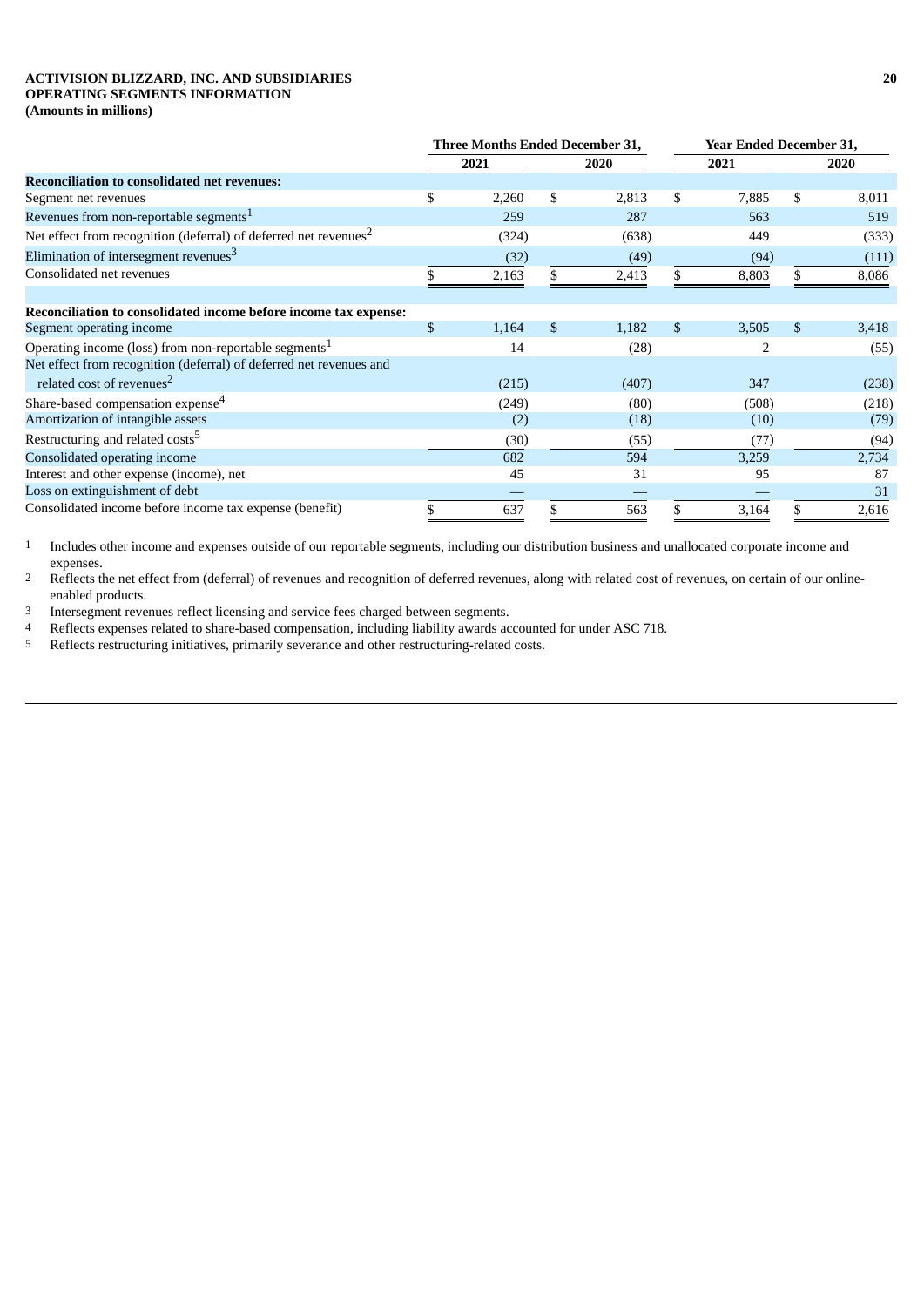# **ACTIVISION BLIZZARD, INC. AND SUBSIDIARIES NET REVENUES BY DISTRIBUTION CHANNEL (Amounts in millions)**

|                                             | <b>Three Months Ended</b> |                          |                         |               |       |                          |             |            |  |  |  |  |  |
|---------------------------------------------|---------------------------|--------------------------|-------------------------|---------------|-------|--------------------------|-------------|------------|--|--|--|--|--|
|                                             |                           | <b>December 31, 2021</b> |                         |               |       | <b>December 31, 2020</b> | \$ Increase | % Increase |  |  |  |  |  |
|                                             |                           | <b>Amount</b>            | % of Total <sup>1</sup> | <b>Amount</b> |       | % of Total <sup>1</sup>  | (Decrease)  | (Decrease) |  |  |  |  |  |
| <b>Net Revenues by Distribution Channel</b> |                           |                          |                         |               |       |                          |             |            |  |  |  |  |  |
| Digital online channels <sup>2</sup>        | \$                        | 1,780                    | $82\%$ \$               |               | 1,874 | 78% \$                   | (94)        | (5)%       |  |  |  |  |  |
| Retail channels                             |                           | 125                      | 6                       |               | 234   | 10                       | (109)       | (47)       |  |  |  |  |  |
| $O$ ther <sup>3</sup>                       |                           | 258                      | 12                      |               | 305   | 13                       | (47)        | (15)       |  |  |  |  |  |
| Total consolidated net revenues             |                           | 2,163                    | $100\%$ \$              |               | 2,413 | $100\%$ \$               | (250)       | (10)       |  |  |  |  |  |
| Change in deferred revenues <sup>4</sup>    |                           |                          |                         |               |       |                          |             |            |  |  |  |  |  |
| Digital online channels <sup>2</sup>        | \$                        | 169                      |                         | \$            | 466   |                          |             |            |  |  |  |  |  |
| Retail channels                             |                           | 151                      |                         |               | 182   |                          |             |            |  |  |  |  |  |
| Other <sup>3</sup>                          |                           | 4                        |                         |               | (10)  |                          |             |            |  |  |  |  |  |
| Total changes in deferred revenues          |                           | 324                      |                         |               | 638   |                          |             |            |  |  |  |  |  |

|                                             | <b>Year Ended</b>                        |                          |               |                         |                          |            |                    |                   |  |  |  |  |  |
|---------------------------------------------|------------------------------------------|--------------------------|---------------|-------------------------|--------------------------|------------|--------------------|-------------------|--|--|--|--|--|
|                                             |                                          | <b>December 31, 2021</b> |               |                         | <b>December 31, 2020</b> |            | <b>\$</b> Increase | % Increase        |  |  |  |  |  |
|                                             | % of Total <sup>1</sup><br><b>Amount</b> |                          | <b>Amount</b> | % of Total <sup>1</sup> | (Decrease)               | (Decrease) |                    |                   |  |  |  |  |  |
| <b>Net Revenues by Distribution Channel</b> |                                          |                          |               |                         |                          |            |                    |                   |  |  |  |  |  |
| Digital online channels <sup>2</sup>        | \$                                       | 7,663                    | $87\%$ \$     |                         | 6,658                    | $82\%$ \$  | 1,005              | 15%               |  |  |  |  |  |
| Retail channels                             |                                          | 479                      | 5             |                         | 741                      | 9          | (262)              | (35)              |  |  |  |  |  |
| $O$ ther <sup>3</sup>                       |                                          | 661                      | 8             |                         | 687                      | 8          | (26)               | $\left( 4\right)$ |  |  |  |  |  |
| Total consolidated net revenues             |                                          | 8,803                    | 100%          | -S                      | 8,086                    | 100% \$    | 717                | 9                 |  |  |  |  |  |
|                                             |                                          |                          |               |                         |                          |            |                    |                   |  |  |  |  |  |
| Change in deferred revenues <sup>4</sup>    |                                          |                          |               |                         |                          |            |                    |                   |  |  |  |  |  |
| Digital online channels <sup>2</sup>        | \$                                       | (421)                    |               | \$                      | 464                      |            |                    |                   |  |  |  |  |  |
| Retail channels                             |                                          | (42)                     |               |                         | (112)                    |            |                    |                   |  |  |  |  |  |
| Other $3$                                   |                                          | 14                       |               |                         | (19)                     |            |                    |                   |  |  |  |  |  |
| Total changes in deferred revenues          |                                          | (449)                    |               |                         | 333                      |            |                    |                   |  |  |  |  |  |

1 The percentages of total are presented as calculated. Therefore, the sum of these percentages, as presented, may differ due to the impact of rounding.

2 Net revenues from Digital online channels represent revenues from digitally-distributed downloadable content, microtransactions, subscriptions, and products, as well as licensing royalties.

<sup>3</sup> Net revenues from Other primarily includes revenues from our distribution business, the Overwatch League, and the Call of Duty League.<br><sup>4</sup> Reflects the net effect from deferral of revenues and (recognition) of deferred

Reflects the net effect from deferral of revenues and (recognition) of deferred revenues on certain of our online-enabled products.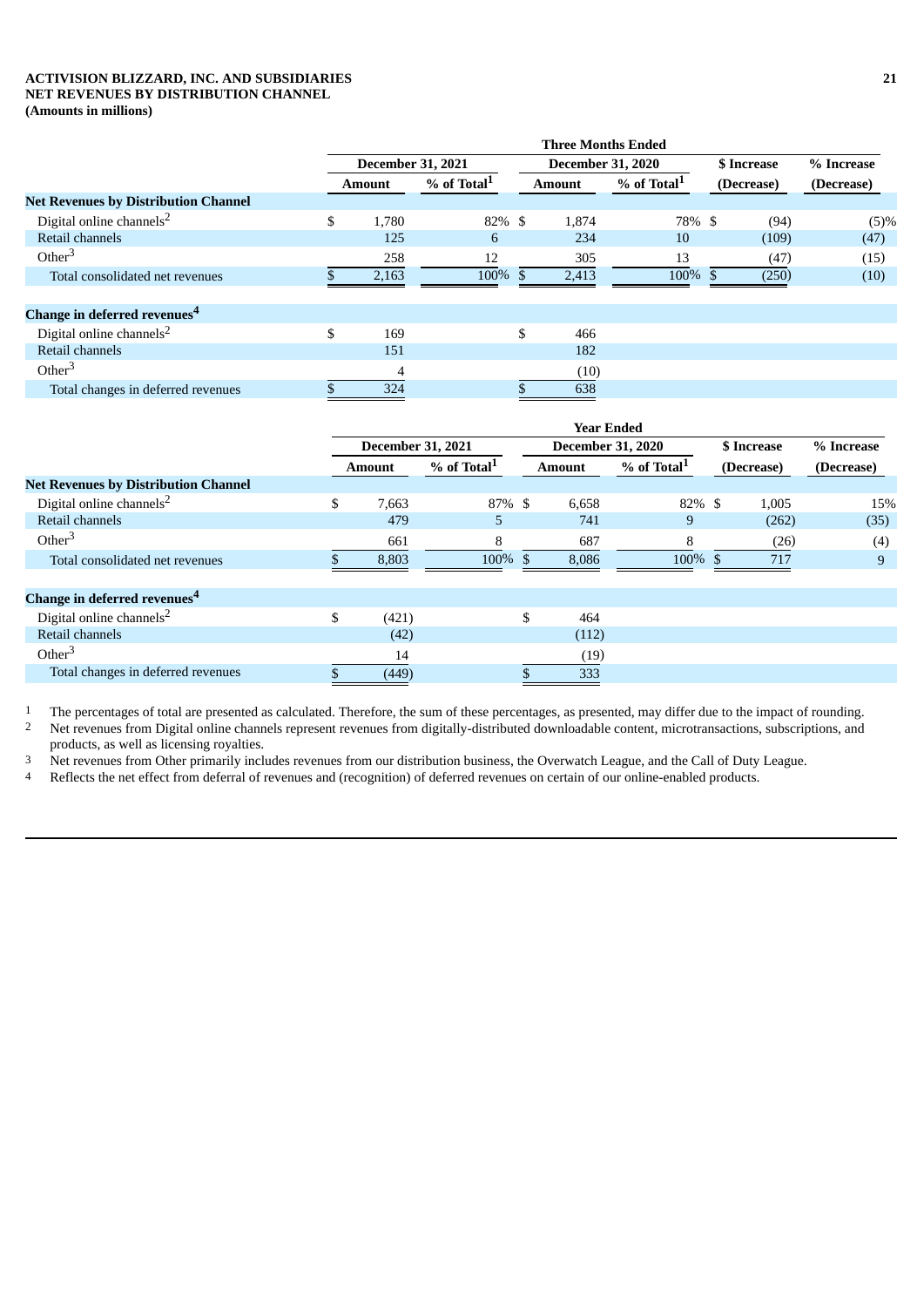# **ACTIVISION BLIZZARD, INC. AND SUBSIDIARIES NET REVENUES BY PLATFORM (Amounts in millions)**

|                                          | <b>Three Months Ended</b> |                         |    |                          |                         |             |            |  |  |  |  |  |  |
|------------------------------------------|---------------------------|-------------------------|----|--------------------------|-------------------------|-------------|------------|--|--|--|--|--|--|
|                                          | <b>December 31, 2021</b>  |                         |    | <b>December 31, 2020</b> |                         | \$ Increase | % Increase |  |  |  |  |  |  |
|                                          | Amount                    | % of Total <sup>1</sup> |    | Amount                   | % of Total <sup>1</sup> | (Decrease)  | (Decrease) |  |  |  |  |  |  |
| <b>Net Revenues by Platform</b>          |                           |                         |    |                          |                         |             |            |  |  |  |  |  |  |
| Console                                  | \$<br>576                 | $27\%$ \$               |    | 840                      | 35% \$                  | (264)       | (31)%      |  |  |  |  |  |  |
| <b>PC</b>                                | 496                       | 23                      |    | 561                      | 23                      | (65)        | (12)       |  |  |  |  |  |  |
| Mobile and ancillary <sup>2</sup>        | 833                       | 39                      |    | 707                      | 29                      | 126         | 18         |  |  |  |  |  |  |
| Other $3$                                | 258                       | 12                      |    | 305                      | 13                      | (47)        | (15)       |  |  |  |  |  |  |
| Total consolidated net revenues          | 2,163                     | $100\%$                 | \$ | 2,413                    | 100% \$                 | (250)       | (10)       |  |  |  |  |  |  |
|                                          |                           |                         |    |                          |                         |             |            |  |  |  |  |  |  |
| Change in deferred revenues <sup>4</sup> |                           |                         |    |                          |                         |             |            |  |  |  |  |  |  |
| Console                                  | \$<br>276                 |                         | \$ | 432                      |                         |             |            |  |  |  |  |  |  |
| PC                                       | 25                        |                         |    | 207                      |                         |             |            |  |  |  |  |  |  |
| Mobile and ancillary <sup>2</sup>        | 19                        |                         |    | 9                        |                         |             |            |  |  |  |  |  |  |
| Other $3$                                | 4                         |                         |    | (10)                     |                         |             |            |  |  |  |  |  |  |
| Total changes in deferred revenues       | 324                       |                         | \$ | 638                      |                         |             |            |  |  |  |  |  |  |

|                                          |                          | <b>Year Ended</b>       |               |                          |             |            |
|------------------------------------------|--------------------------|-------------------------|---------------|--------------------------|-------------|------------|
|                                          | <b>December 31, 2021</b> |                         |               | <b>December 31, 2020</b> | \$ Increase | % Increase |
|                                          | Amount                   | % of Total <sup>1</sup> | <b>Amount</b> | % of Total <sup>1</sup>  | (Decrease)  | (Decrease) |
| <b>Net Revenues by Platform</b>          |                          |                         |               |                          |             |            |
| Console                                  | \$<br>2,637              | $30\%$ \$               | 2,784         | $34\%$ \$                | (147)       | (5)%       |
| PC                                       | 2,323                    | 26                      | 2,056         | 25                       | 267         | 13         |
| Mobile and ancillary <sup>2</sup>        | 3,182                    | 36                      | 2,559         | 32                       | 623         | 24         |
| Other $3$                                | 661                      | 8                       | 687           | 8                        | (26)        | (4)        |
| Total consolidated net revenues          | 8,803                    | 100% \$                 | 8,086         | $100\% \ \overline{\$}$  | 717         | 9          |
|                                          |                          |                         |               |                          |             |            |
| Change in deferred revenues <sup>4</sup> |                          |                         |               |                          |             |            |
| Console                                  | \$<br>(254)              |                         | \$<br>132     |                          |             |            |
| PC                                       | (228)                    |                         | 179           |                          |             |            |
| Mobile and ancillary <sup>2</sup>        | 19                       |                         | 41            |                          |             |            |
| Other $3$                                | 14                       |                         | (19)          |                          |             |            |
| Total changes in deferred revenues       | (449)                    |                         | 333<br>\$     |                          |             |            |

1 The percentages of total are presented as calculated. Therefore, the sum of these percentages, as presented, may differ due to the impact of rounding.<br>2 Net revenues from Mobile and ancillary include revenues from mobile

2 Net revenues from Mobile and ancillary include revenues from mobile devices, as well as non-platform specific game related revenues, such as

standalone sales of physical merchandise and accessories.

3 Net revenues from Other primarily includes revenues from our distribution business, the Overwatch League, and the Call of Duty League.

4 Reflects the net effect from deferral of revenues and (recognition) of deferred revenues on certain of our online-enabled products.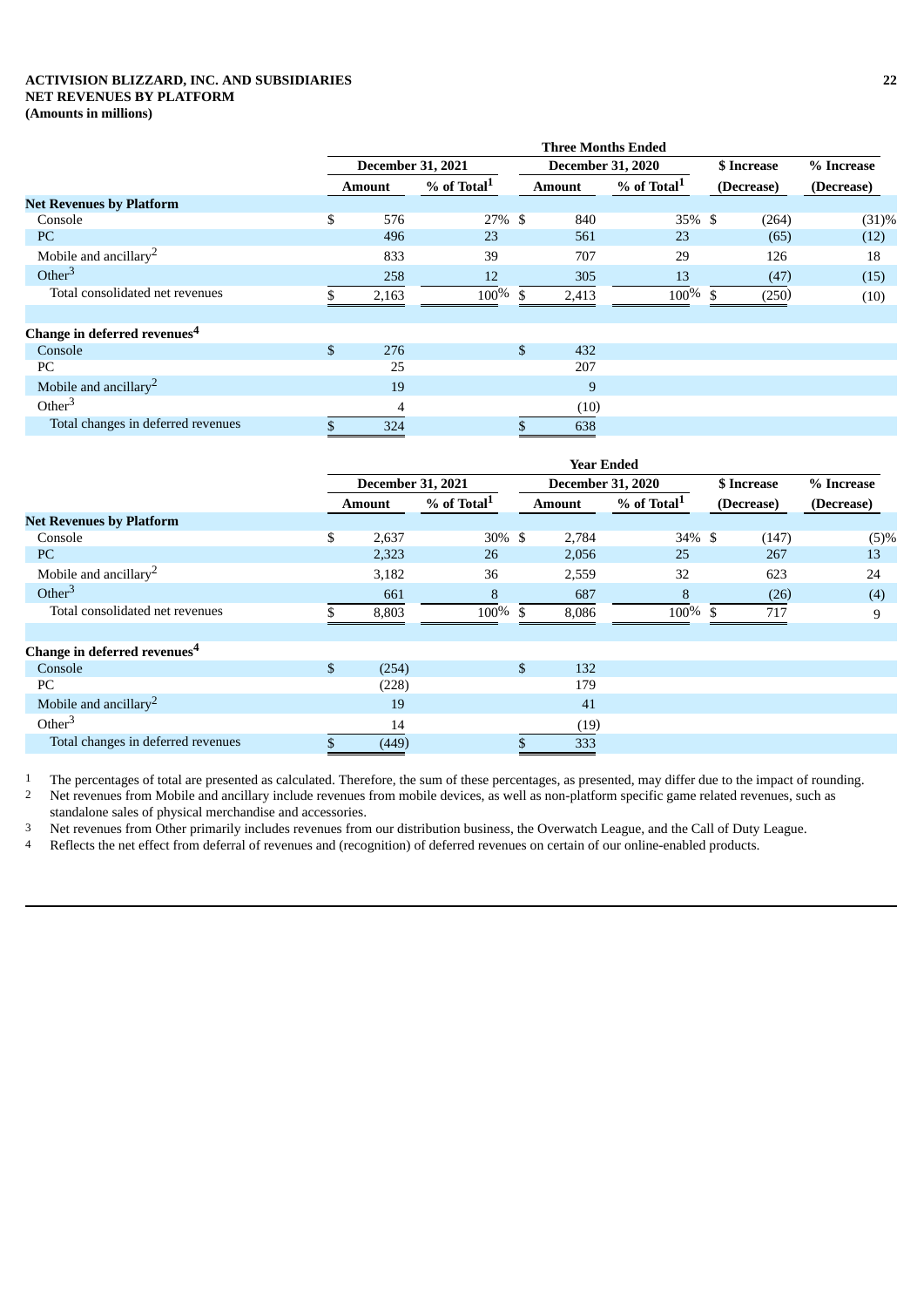# **ACTIVISION BLIZZARD, INC. AND SUBSIDIARIES NET REVENUES BY GEOGRAPHIC REGION (Amounts in millions)**

|                                          | <b>Three Months Ended</b> |                          |                         |                          |                         |             |            |  |  |  |  |  |  |
|------------------------------------------|---------------------------|--------------------------|-------------------------|--------------------------|-------------------------|-------------|------------|--|--|--|--|--|--|
|                                          |                           | <b>December 31, 2021</b> |                         | <b>December 31, 2020</b> |                         | \$ Increase | % Increase |  |  |  |  |  |  |
|                                          |                           | Amount                   | % of Total <sup>1</sup> | Amount                   | % of Total <sup>1</sup> | (Decrease)  | (Decrease) |  |  |  |  |  |  |
| <b>Net Revenues by Geographic Region</b> |                           |                          |                         |                          |                         |             |            |  |  |  |  |  |  |
| Americas                                 | \$                        | 1,112                    | 51% \$                  | 1,247                    | 52% \$                  | (135)       | (11)%      |  |  |  |  |  |  |
| EMEA <sup>2</sup>                        |                           | 751                      | 35                      | 910                      | 38                      | (159)       | (17)       |  |  |  |  |  |  |
| Asia Pacific                             |                           | 300                      | 14                      | 256                      | 11                      | 44          | 17         |  |  |  |  |  |  |
| Total consolidated net revenues          |                           | 2,163                    | $100\%$ \$              | 2,413                    | $100\%$ \$              | (250)       | (10)       |  |  |  |  |  |  |
| Change in deferred revenues <sup>3</sup> |                           |                          |                         |                          |                         |             |            |  |  |  |  |  |  |
| Americas                                 | \$                        | 188                      | \$                      | 390                      |                         |             |            |  |  |  |  |  |  |
| EMEA <sup>2</sup>                        |                           | 123                      |                         | 220                      |                         |             |            |  |  |  |  |  |  |
| Asia Pacific                             |                           | 13                       |                         | 28                       |                         |             |            |  |  |  |  |  |  |
| Total changes in deferred revenues       |                           | 324                      |                         | 638                      |                         |             |            |  |  |  |  |  |  |

|                                          | <b>Year Ended</b> |                          |                         |           |                          |             |                |  |  |  |  |  |  |
|------------------------------------------|-------------------|--------------------------|-------------------------|-----------|--------------------------|-------------|----------------|--|--|--|--|--|--|
|                                          |                   | <b>December 31, 2021</b> |                         |           | <b>December 31, 2020</b> | \$ Increase | % Increase     |  |  |  |  |  |  |
|                                          |                   | Amount                   | % of Total <sup>1</sup> | Amount    | % of Total <sup>1</sup>  | (Decrease)  | (Decrease)     |  |  |  |  |  |  |
| <b>Net Revenues by Geographic Region</b> |                   |                          |                         |           |                          |             |                |  |  |  |  |  |  |
| Americas                                 | \$                | 4,931                    | 56% \$                  | 4,434     | 55% \$                   | 497         | 11%            |  |  |  |  |  |  |
| EMEA <sup>2</sup>                        |                   | 2,797                    | 32                      | 2,680     | 33                       | 117         | $\overline{4}$ |  |  |  |  |  |  |
| Asia Pacific                             |                   | 1,075                    | 12                      | 972       | 12                       | 103         | 11             |  |  |  |  |  |  |
| Total consolidated net revenues          |                   | 8,803                    | $100\%$ \$              | 8,086     | $100\%$ \$               | 717         | 9              |  |  |  |  |  |  |
| Change in deferred revenues <sup>3</sup> |                   |                          |                         |           |                          |             |                |  |  |  |  |  |  |
| Americas                                 | \$                | (288)                    |                         | \$<br>285 |                          |             |                |  |  |  |  |  |  |
| EMEA <sup>2</sup>                        |                   | (136)                    |                         | 59        |                          |             |                |  |  |  |  |  |  |
| Asia Pacific                             |                   | (25)                     |                         | (11)      |                          |             |                |  |  |  |  |  |  |
| Total changes in deferred revenues       |                   | (449)                    |                         | 333       |                          |             |                |  |  |  |  |  |  |

1 The percentages of total are presented as calculated. Therefore, the sum of these percentages, as presented, may differ due to the impact of rounding.<br>2 Net revenues from EMEA consist of the Europe, Middle East, and Afri

<sup>2</sup> Net revenues from EMEA consist of the Europe, Middle East, and Africa geographic regions.<br><sup>3</sup> Reflects the net effect from deferral of revenues and (recognition) of deferred revenues on cert

3 Reflects the net effect from deferral of revenues and (recognition) of deferred revenues on certain of our online-enabled products.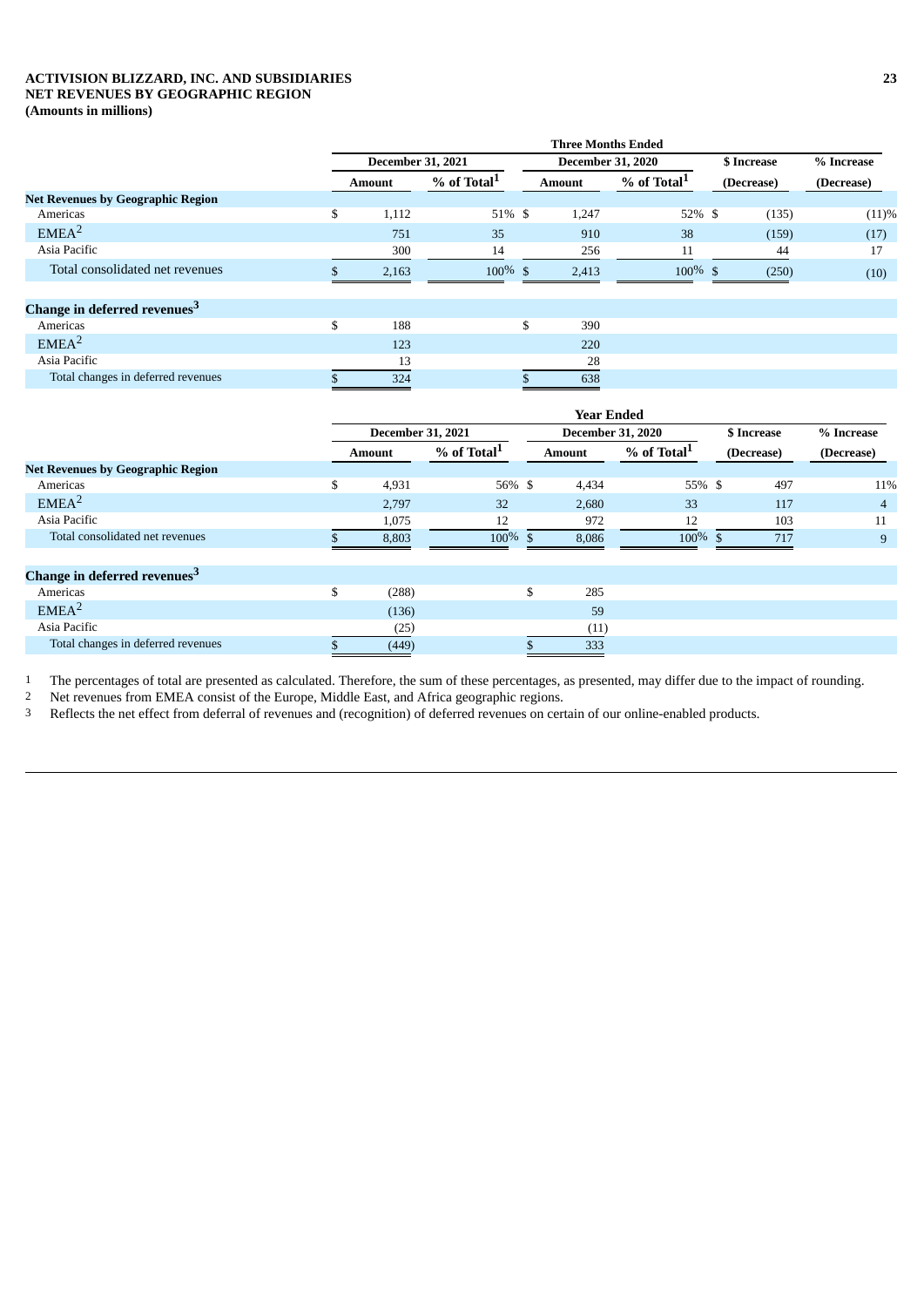# **ACTIVISION BLIZZARD, INC. AND SUBSIDIARIES EBITDA AND ADJUSTED EBITDA (Amounts in millions)**

|                                                                              |    | March 31,<br>2021 |   | <b>June 30,</b><br>2021 | September 30,<br>2021 | December 31,<br>2021 | <b>Trailing Twelve</b><br><b>Months Ended</b><br>December 31,<br>2021 |
|------------------------------------------------------------------------------|----|-------------------|---|-------------------------|-----------------------|----------------------|-----------------------------------------------------------------------|
| <b>GAAP Net Income</b>                                                       | S. | 619               |   | 876                     | 639                   | 564                  | 2,699                                                                 |
| Interest and other expense (income), net                                     |    | 30                |   | (43)                    | 65                    | 45                   | 95                                                                    |
| Provision for income taxes                                                   |    | 146               |   | 126                     | 120                   | 73                   | 465                                                                   |
| Depreciation and amortization                                                |    | 33                |   | 28                      | 27                    | 27                   | 116                                                                   |
| <b>EBITDA</b>                                                                |    | 828               |   | 987                     | 851                   | 709                  | 3,375                                                                 |
| Share-based compensation expense <sup>1</sup>                                |    | 151               |   | 43                      | 64                    | 249                  | 508                                                                   |
| Restructuring and related costs <sup>2</sup>                                 |    | 30                |   | 13                      | 3                     | 30                   | 77                                                                    |
| <b>Adjusted EBITDA</b>                                                       |    | 1,009             |   | 1,043                   | 918                   | 988                  | 3,960                                                                 |
| Change in deferred net revenues and related cost of<br>revenues <sup>3</sup> | \$ | (132)             | S | (276)                   | \$<br>$(154)$ \$      | 215                  | (347)                                                                 |

1 Reflects expenses related to share-based compensation, including liability awards accounted for under ASC 718.<br>2 Reflects restructuring initiatives, primarily severance and other restructuring-related costs.

Reflects restructuring initiatives, primarily severance and other restructuring-related costs.

3 Reflects the net effect from deferral of revenues and (recognition) of deferred revenues, along with related cost of revenues, on certain of our onlineenabled products.

Trailing twelve months amounts are presented as calculated. Therefore, the sum of the four quarters, as presented, may differ due to the impact of rounding.